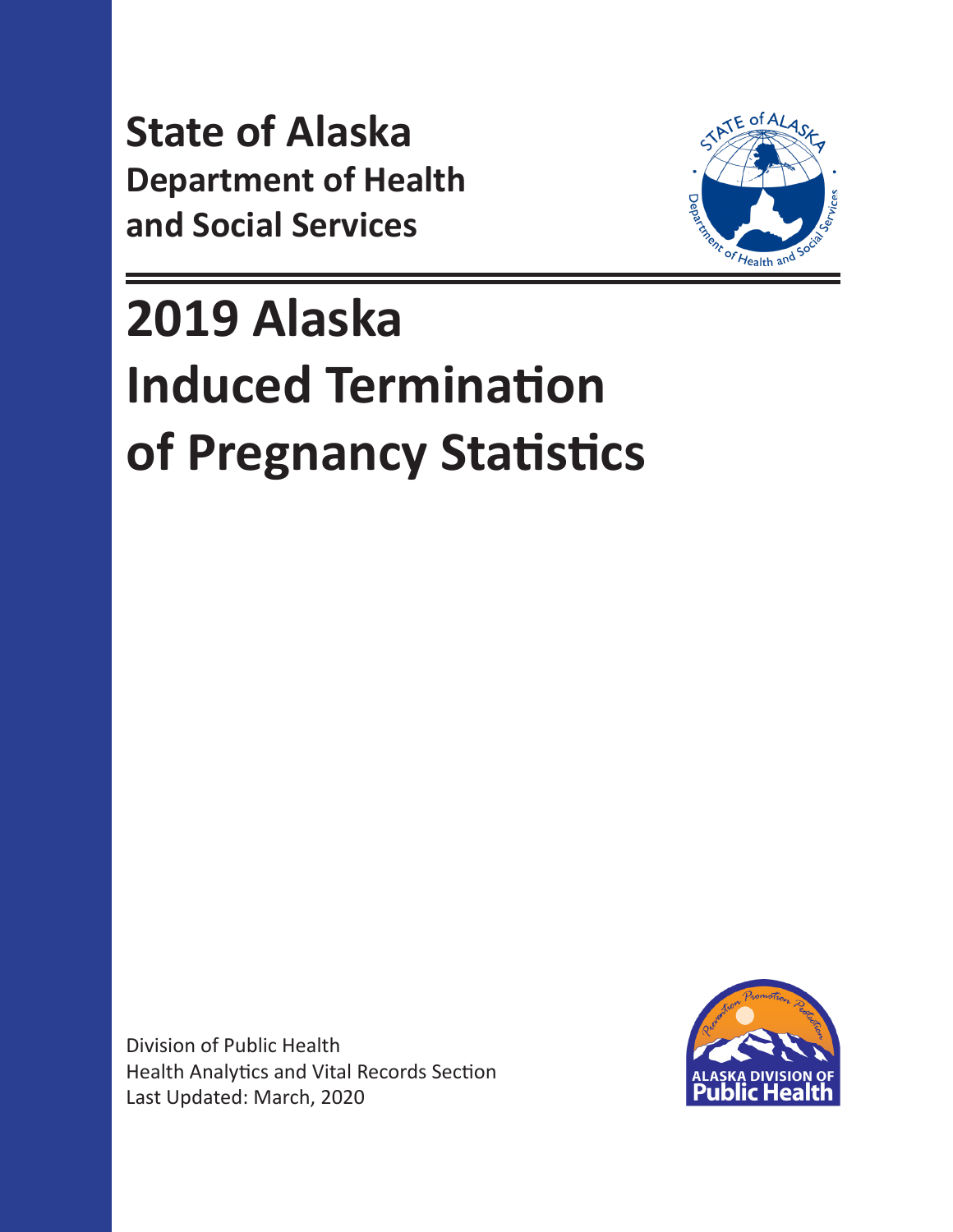

### **2019 Alaska Induced Termination of Pregnancy Statistics**

**Michael J. Dunleavy Governor State of Alaska**

**Adam Crum Commissioner Department of Health and Social Services**

> **Heidi Hedberg Director Division of Public Health**



Department of Health and Social Services Division of Public Health Health Analytics and Vital Records Section

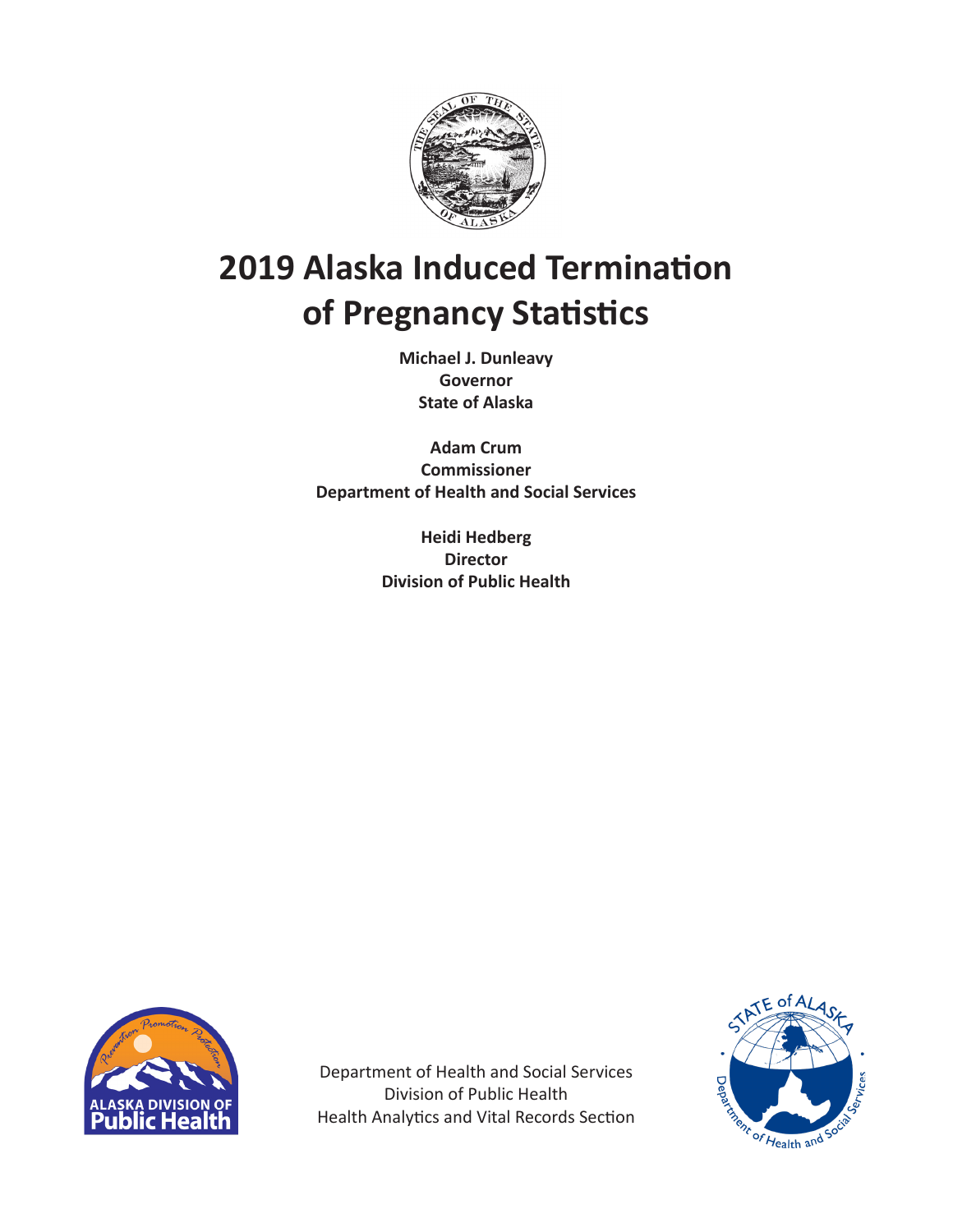# **TABLE OF CONTENTS**

| Table 1: Number of Induced Terminations by Residence State and Year (2015-2019)5              |
|-----------------------------------------------------------------------------------------------|
| Table 2: Percentage of Induced Terminations by Residence State and Year (2015-2019)  5        |
|                                                                                               |
| Table 4: Percentage of Induced Terminations by Race and Year (2015-2019)5                     |
|                                                                                               |
| Table 6: Percentage of Induced Terminations by Ethnicity and Year (2015-2019)                 |
|                                                                                               |
| Table 8: Percentage of Induced Terminations by Age Group and Year (2015-2019)                 |
|                                                                                               |
| Table 10: Percentage of Induced Terminations by Education and Year (2015-2019)                |
| Table 11: Number of Induced Terminations by Previous Live Births and Year (2015-2019) 8       |
| Table 12: Percentage of Induced Terminations by Previous Live Births and Year (2015-2019)  8  |
| Table 13: Number of Induced Terminations by Previous Induced Terminations and Year (2015-     |
|                                                                                               |
| Table 14: Percentage of Induced Terminations by Previous Induced Terminations and Year (2015- |
|                                                                                               |
| Table 15: Number of Induced Terminations by Marital Status and Year (2015-2019) 9             |
| Table 16: Percentage of Induced Terminations by Marital Status and Year (2015-2019)  9        |
| Table 17: Number of Induced Terminations by Gestation and Year (2015-2019) 10                 |
| Table 18: Percentage of Induced Terminations by Gestation and Year (2015-2019) 10             |
| Table 19: Number of Induced Terminations by Race and Age Group (2019) 11                      |
| Table 20: Percentage of Induced Terminations by Race and Age Group (2019)11                   |
| Table 21: Percentage of Induced Terminations by Age Group and Race (2019) 11                  |
| Table 22: Number of Induced Terminations by Marital Status and Age Group (2019)12             |
| Table 23: Percentage of Induced Terminations by Marital Status and Age Group (2019) 12        |
| Table 24: Percentage of Induced Terminations by Age Group and Marital Status (2019) 12        |
| Table 25: Number of Induced Terminations by Procedure and Weeks of Gestation (2019)12         |
| Table 26: Percentage of Induced Terminations by Procedure and Weeks of Gestation (2019)13     |
| Table 27: Percentage of Induced Terminations by Weeks of Gestation and Procedure (2019)13     |
| Table 28: Number of Induced Terminations by Payment Type and Age Group (2019)14               |
| Table 29: Percentage of Induced Terminations by Payment Type and Age Group (2019) 14          |
| Table 30: Percentage of Induced Terminations by Age Group and Payment Type (2019)14           |
| Table 31: Number of Induced Terminations by Payment Type and Race (2019)  15                  |
| Table 32: Percentage of Induced Terminations by Payment Type and Race (2019)  15              |
| Table 33: Percentage of Induced Terminations by Race and Payment Type (2019) 15               |
| Table 34: Number of Induced Terminations by Payment Type and Marital Status (2019) 16         |
|                                                                                               |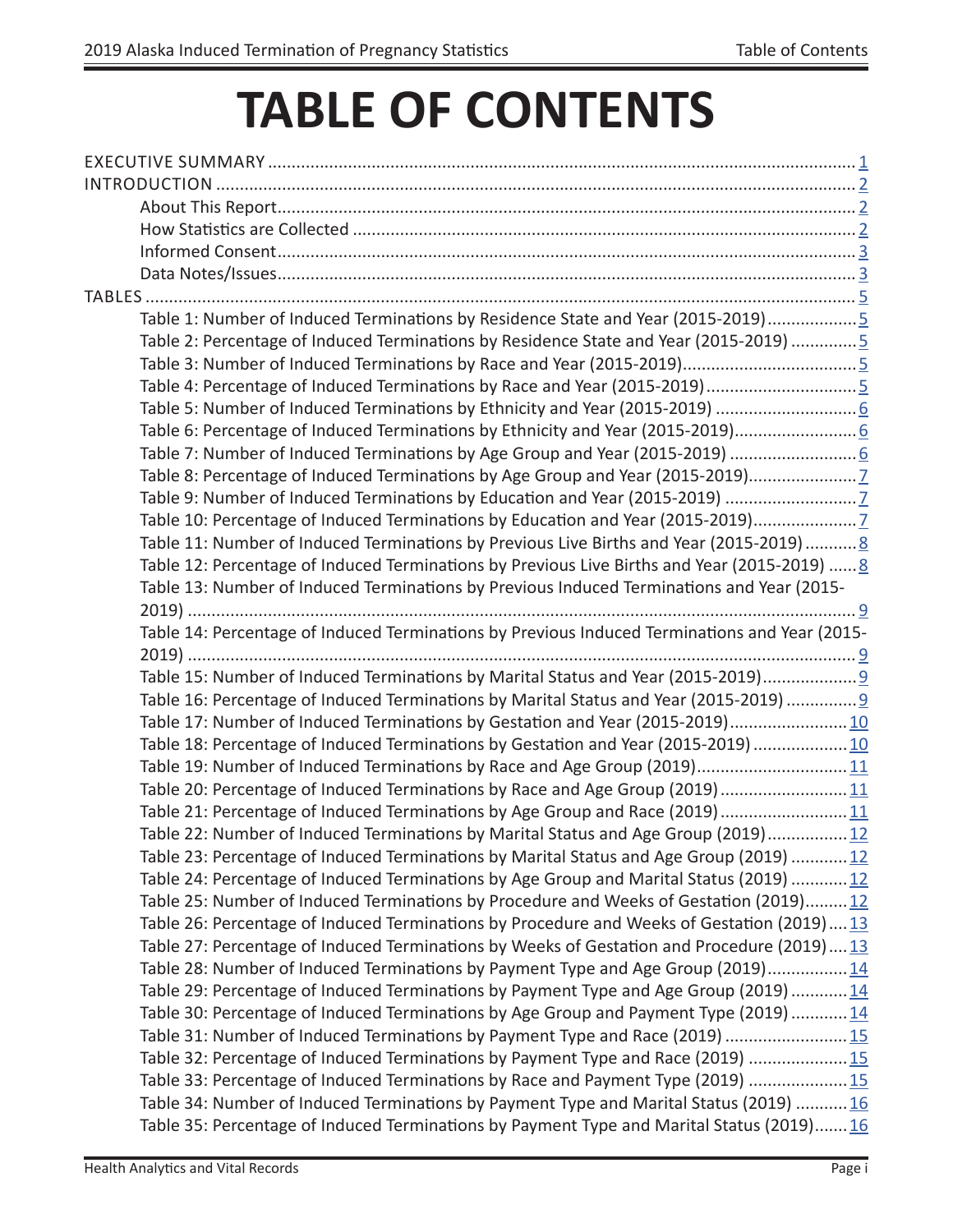$=$ 

| Table 36: Percentage of Induced Terminations by Marital Status and Payment Type (2019)16 |  |
|------------------------------------------------------------------------------------------|--|
|                                                                                          |  |
|                                                                                          |  |
|                                                                                          |  |
|                                                                                          |  |
|                                                                                          |  |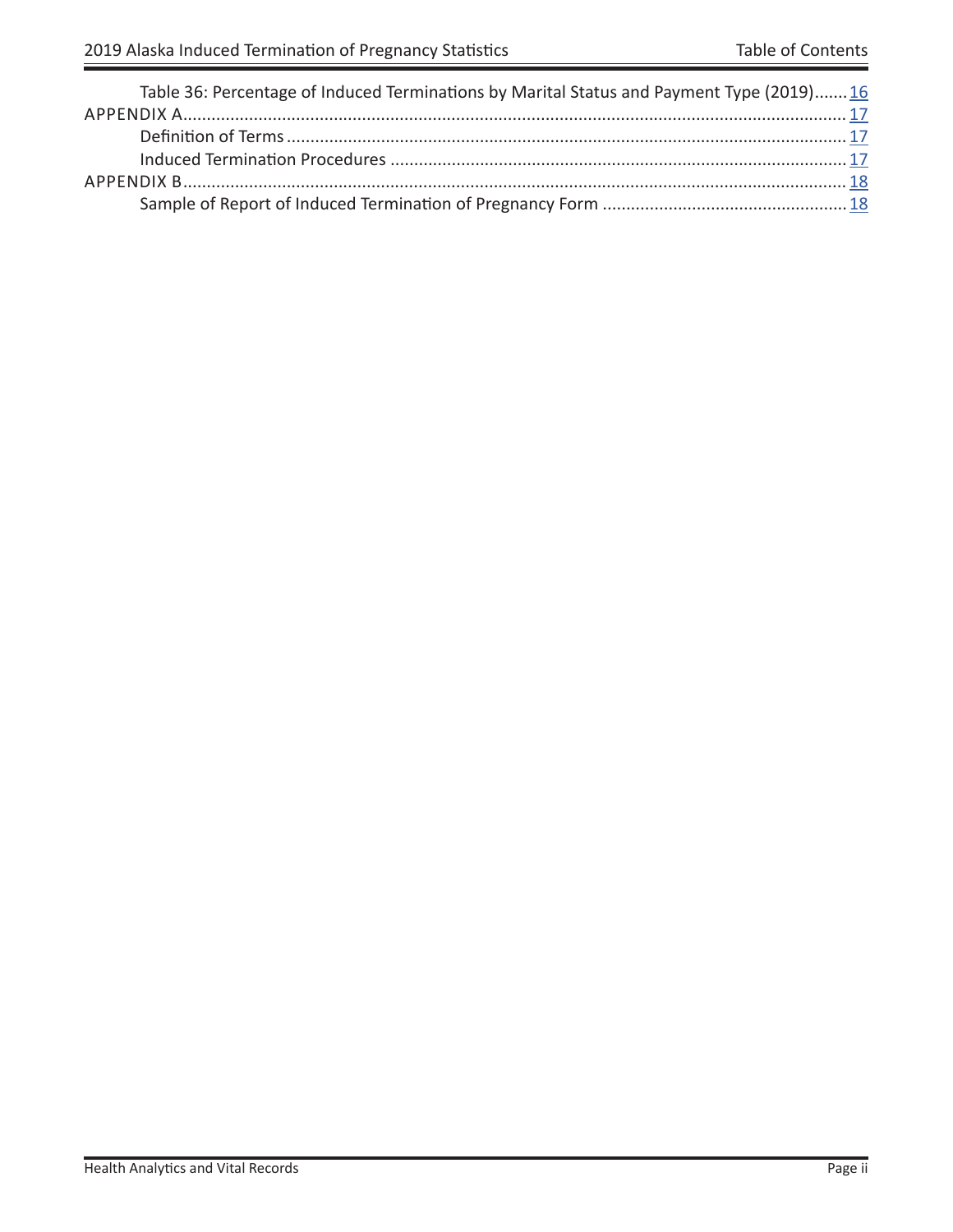# **EXECUTIVE SUMMARY**

- <span id="page-4-0"></span>• There were 1,270 induced terminations reported in Alaska in 2019, down from 1,283 reported the previous year.
- Alaska residents accounted for 98.1 percent of patients.
- Women under 25 years old accounted for 37.5 percent of induced terminations in Alaska, compared to 39.7 percent nationally.<sup>1</sup>
- Among teens, 2.8 percent of induced terminations were young teens (age 15 to 17 years), and 9.7% were older teens (age 18 to 19 years).
- Patients with one or more previous live births accounted for 54.6 percent of induced terminations in Alaska, compared to 59.0 percent nationally.<sup>1</sup>
- First-time patients with no previous induced terminations accounted for 64.5 percent induced terminations. 21.3 percent of patients reported one previous induced termination, and 14.1 percent reported two or more previous induced terminations.
- Unmarried women accounted for 74.4 percent of induced terminations in Alaska, compared to 86.8 percent nationally.1
- The majority of induced terminations (94.6 percent\*) in Alaska were performed within the 13th week of gestation, compared to 91.0 percent nationally.<sup>1</sup>
- Suction curettage accounted for 66.9 percent of induced termination procedures, followed by Mifepristone (RU-486) at 24.2 percent.
- Medicaid accounted for 45.0 percent of induced termination payment sources, followed by selfpayment (cash, check, credit, etc.) at 40.7 percent.
- Detection of congenital anomalies accounted for five induced terminations\*.
- Informed consent information was not requested by 99.4 percent\* of patients receiving an induced termination, but 11.7 percent\* reported receiving a copy.

<sup>\*</sup> This statistic is not based on tables presented in this report.

<sup>1.</sup> National comparisons are based on the most recently available data from 2016. See: Centers for Disease Control and Prevention. Abortion Surveillance - United States, 2016, November 29, 2019. MMWR SS Vol.68/No.11.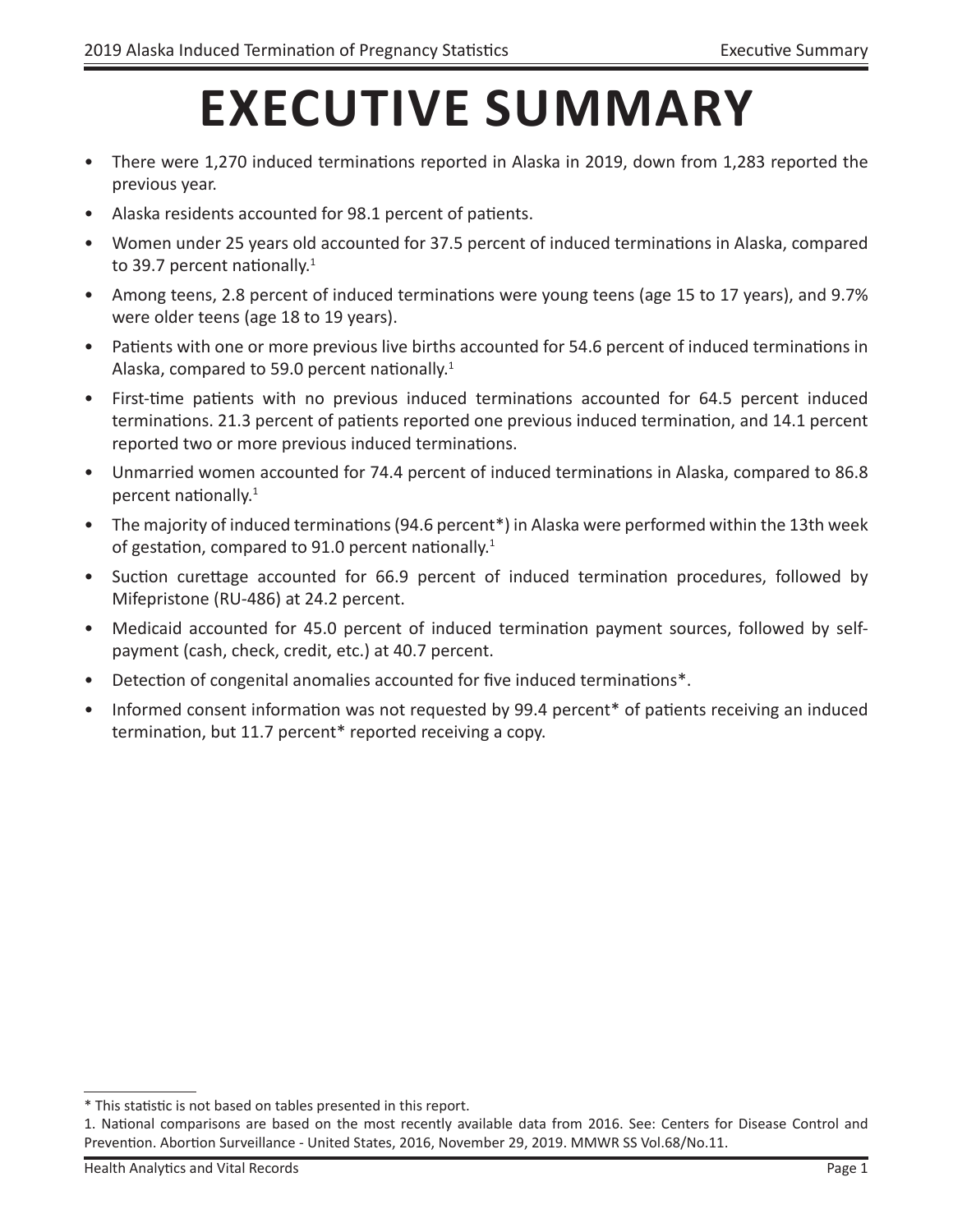# **INTRODUCTION**

#### **About This Report**

<span id="page-5-0"></span>The 2019 Alaska Induced Termination of Pregnancy Statistics report is prepared by the Health Analytics Unit of the Alaska Department of Health and Social Service's Health Analytics and Vital Records Section. This report contains information about induced terminations that occurred in Alaska during calendar year 2019, in accordance with Alaska Statute 18.50.245. Induced termination data can be used to:

- Monitor trends in the number of induced terminations, and characteristics of women who may be at risk of unintended pregnancy.
- Assess changes in the types of procedures used to terminate a pregnancy, and the gestational age (in weeks) when induced terminations are performed.
- Evaluate the effectiveness of family planning programs and programs to prevent unintended pregnancy.

Unintended pregnancy refers to pregnancies that are unwanted, or when the mother wanted to be pregnant at a later date (referred to as "mistimed"). Intended pregnancies are those that are wanted sooner, or at the time they occurred. In 2017, 21.8 percent of all pregnancies that resulted in a live birth in Alaska were unintended (i.e. mistimed or unwanted), compared to 25.6 percent among all reporting jurisdictions in the U.S. Including women who were unsure whether the pregnancy was wanted increases the amount of unintended pregnancies to 41.5 percent for Alaska, and 41.1 percent for all reporting jurisdictions in the  $U.S.^1$ 

Alaska has generally followed recent national trends in births. From 2014 to 2018, the latest year for which complete birth data are available, Alaska's fertility rate, which measures the number of live births per 1,000 women aged 15 to 44 years old, decreased from 77.5 to 69.3 births per 1,000. The teen birth rate, which measures the number of live births per 1,000 women aged 15 to 19 years old, decreased from 27.8 to 18.8 births per 1,000.<sup>2</sup> However, fertility rates are based only on the number of live births and may change as a result of the rate at which women become pregnant, the rate at which pregnancies are ended in an induced termination, or a combination of both. Induced termination reporting can provide a better understanding of which factors are driving birth patterns in Alaska.

#### **How Statistics are Collected**

The information in this report is based on induced termination of pregnancy reports received by the Section as of February 25th, 2020. Definitions of the terms used in this report are located in Appendix A. A copy of the form used to report induced termination of pregnancies is located in Appendix B. In this report, the term induced termination of pregnancy is used synonymously with induced termination.

In Alaska, reporting of induced terminations are mandated by Alaska Statute 18.50.245. Hospitals, clinics, or other institutions where an induced termination is performed, are required to submit a form to the Section. The form cannot contain the name of the patient, but must contain information requested in the sample form located in Appendix B. These forms are strictly confidential and are destroyed after preparing the annual report.

<sup>1.</sup> Centers for Disease Control and Prevention, Pregnancy Risk Assessment Monitoring System. Selected 2016 through 2017 Maternal and Child Health Indicators. Includes 37 U.S. jurisdictions with a 55% or greater survey response rate. Starting with the 2019 version of this report, women who were not sure how they felt about their pregnancy are also included in the weighted percentage estimate of unintended pregnancy. Results are not comparable to earlier reports.

<sup>2.</sup> Alaska Department of Health and Social Services, Division of Public Health, Health Analytics and Vital Records Section. Vital Statistics 2018 Annual Report.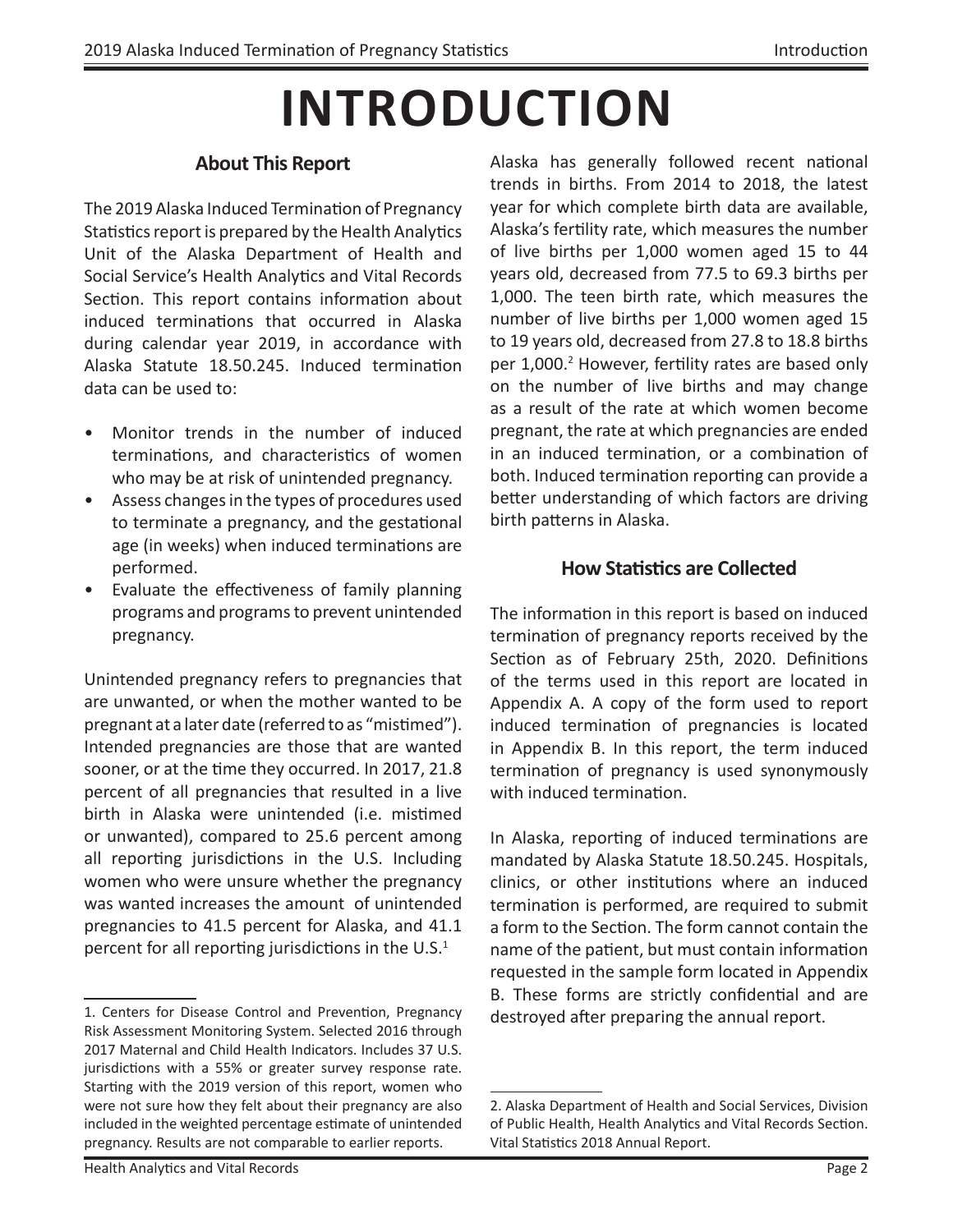<span id="page-6-0"></span>Data presented in this report are gathered from the forms submitted by healthcare providers. The data in this report are not verified by Medicaid or any other payment type, and may vary from other data sources. For example, when reporting terminations, the Alaska Division of Health Care Services uses actual paid Medicaid claims as the source, and includes all enrolled members who received services in-state or out-of-state. Each payer in this report may have different policies that determine coverage for specific circumstances.<sup>3</sup>

Alaska statutes also require that any reports produced from induced termination of pregnancy forms may only be presented in aggregate form, so that specific individuals may not be identified. Furthermore, the report may not identify, or provide information that can be used to identify, the name of the physician who performed the induced termination, the name of the facility where the induced termination took place, or the name of the municipality or community in which the induced termination occurred. Because of the reporting guidelines outlined in state statutes, induced termination statistics by borough or census area are not available for publication.

#### **Informed Consent**

In 2005, Alaska law and regulations were amended to change the reporting requirements for induced terminations of pregnancy and to add a section relating to informed consent when conducting induced terminations.4 The changes to state law require the Department of Health and Social Services to maintain a web site containing information on fetal development, induced termination, pregnancy, and family planning. The web site also has resources associated with pregnancy-related social and health services in

Alaska. The informed consent web site is located at:

[http://dhss.alaska.gov/dph/wcfh/pages/](http://dhss.alaska.gov/dph/wcfh/Pages/informedconsent/default.aspx) [informedconsent/default.aspx](http://dhss.alaska.gov/dph/wcfh/Pages/informedconsent/default.aspx)

The Section is also required to monitor whether the unidentified patient requested and received a written copy of the information required to be maintained on the Internet. These regulations took effect in 2005.

#### **Data Notes/Issues**

This report contains information on induced terminations that occurred within Alaska, regardless of the patient's place of residency. Data on Alaska resident patients who receive induced termination outside of Alaska are not included due to limitations in other states' reporting practices. For example, 154 Alaska women obtained induced terminations in Washington state during 2016, the latest year for which complete data are available.<sup>5</sup> These are not included in this analysis.

Please note that induced termination reports published by the Section in 2015, 2016, and 2017 erroneously included 157 induced terminations from Alaska resident women that occurred in Washington as part of the 2014 estimates. These records are no longer counted, so 2014 totals may differ from totals published between 2015 and 2017.

Racial categories used in this report are aggregated into the following groups: Caucasian (White), American Indian or Alaska Native (AI/AN), Asian, Native Hawaiian, or Other Pacific Islander (Asian/ PI) and Black or African American (Black). Records with other races, or where more than one race is specified, are classified as Other/Multiple. Records with missing information are classified as Unknown.

<sup>3.</sup> See the Alaska Medicaid "Certificate to Request Funds for Abortion" form: [http://manuals.medicaidalaska.com/docs/](http://manuals.medicaidalaska.com/docs/dnld/Form_Certificate_to_Request_Funds_for_Abortion.pdf) [dnld/Form\\_Certificate\\_to\\_Request\\_Funds\\_for\\_Abortion.](http://manuals.medicaidalaska.com/docs/dnld/Form_Certificate_to_Request_Funds_for_Abortion.pdf) [pdf](http://manuals.medicaidalaska.com/docs/dnld/Form_Certificate_to_Request_Funds_for_Abortion.pdf).

<sup>4.</sup> Alaska Statute 118.05.032, Information Relating to Pregnancy and Pregnancy Alternatives.

<sup>5.</sup> Washington State Department of Health, Center for Health Statistics. Table 8: Induced Abortions Occurring Within Washington State by Select Indicators, 2016.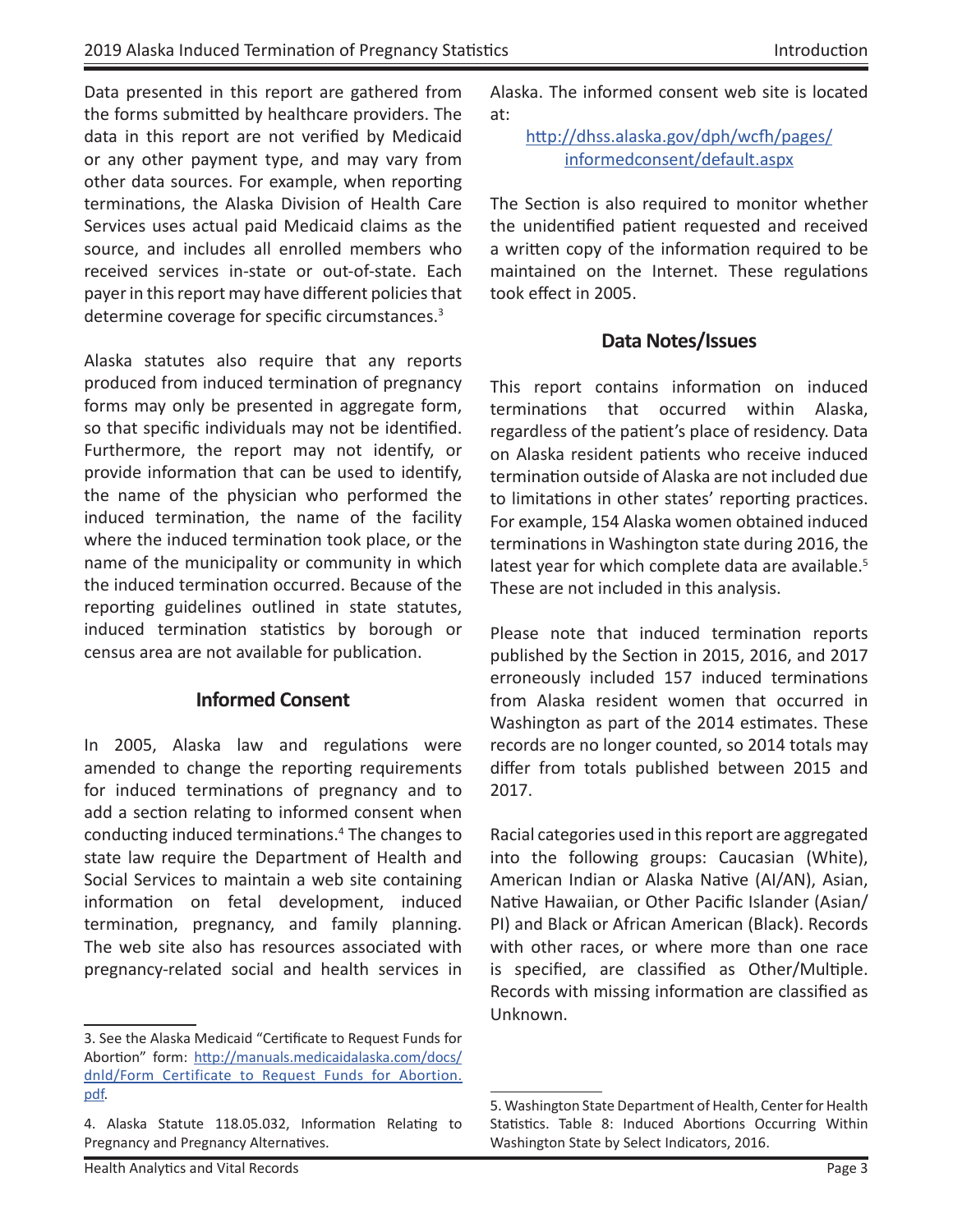Please note that due to limitations in Alaska's vital records database used prior to 2014, reports published before 2018 classify race based on the first selected race option only. As of 2018, pre-2014 records are no longer included in the report, and multiple race patients are now classified as Other/ Multiple race. Tables stratified by race are therefore no longer directly comparable to reports published before 2018.

Tables by ethnicity were added starting with the 2018 version of this report. Ethnic categories include Hispanic (which includes peoples of Mexican, Puerto Rican, Cuban, South or Central American, or Other or Unknown Hispanic origin) and Non-Hispanic. Records with missing information are classified as Unknown. Ethnicity information is collected separately from race, and ethnic and race categories are not mutually exclusive (e.g. individuals can identify as either Hispanics or Non-Hispanics, as well as one or more races).

Data on gestational age (in weeks) is based on the clinical gestation estimate provided by the attending physician. If the clinical estimate is unavailable, then gestational age is estimated from the date of event and date of the last menses period reported, if possible.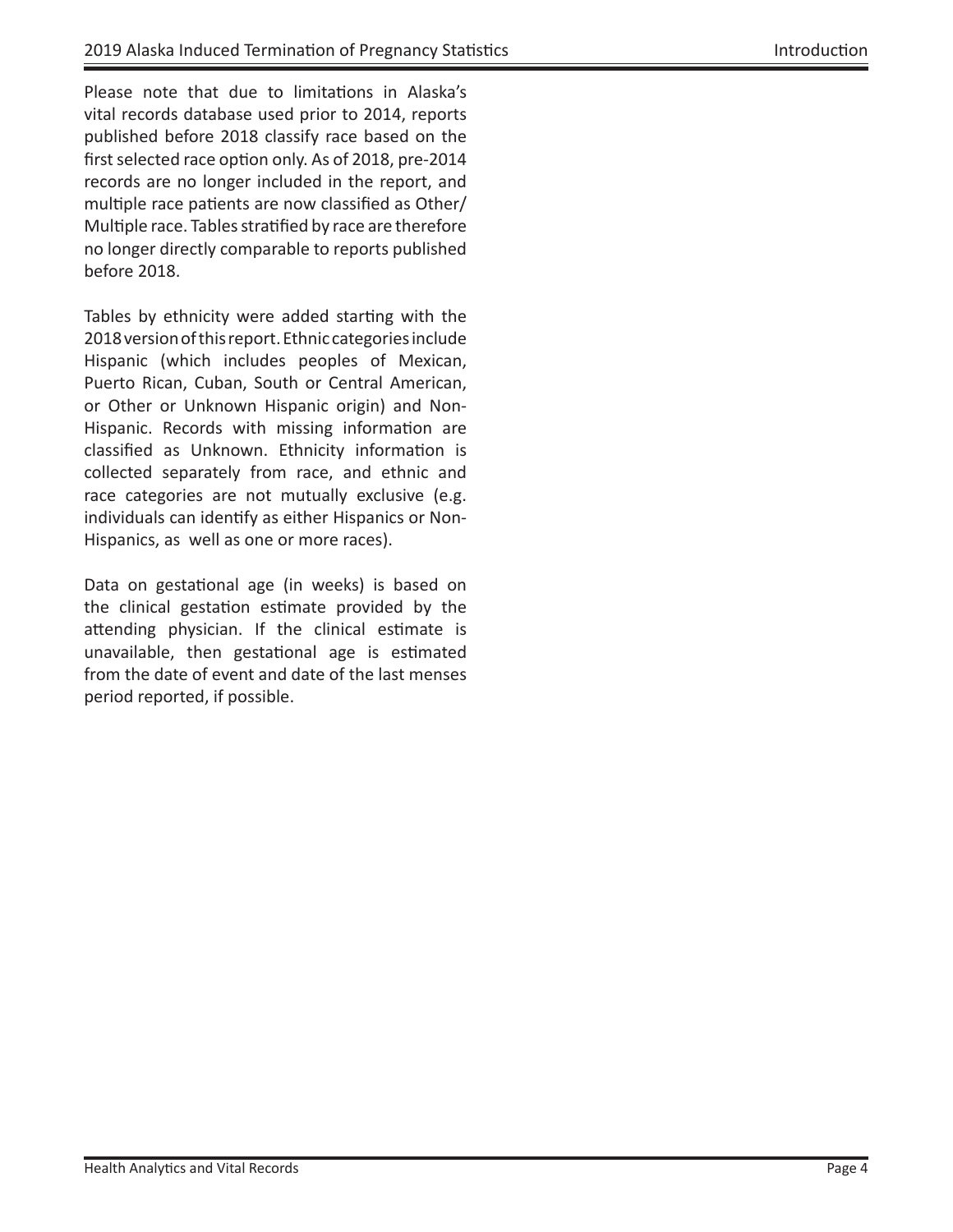## **TABLES**

#### <span id="page-8-0"></span>**Table 1: Number of Induced Terminations by Residence State and Year (2015-2019)**

| <b>Residence State</b> | 2015  | 2016  | 2017  | 2018  | 2019  |
|------------------------|-------|-------|-------|-------|-------|
| Alaska                 | 1,323 | 1,243 | 1,237 | 1,261 | 1,246 |
| Other State/Territory  |       | 8     | 6     | 15    | 16    |
| Foreign                |       |       | 5     |       |       |
| Unknown                | 4     | 8     | ⇁     |       |       |
| Total                  | 1,334 | 1,260 | 1,255 | 1,283 | 1,270 |

#### **Table 2: Percentage of Induced Terminations by Residence State and Year (2015-2019)**

| <b>Residence State</b> | 2015    | 2016   | 2017   | 2018   | 2019   |
|------------------------|---------|--------|--------|--------|--------|
| Alaska                 | 99.2%   | 98.7%  | 98.6%  | 98.3%  | 98.1%  |
| Other State/Territory  | 0.5%    | 0.6%   | 0.5%   | 1.2%   | 1.3%   |
| Foreign                | $0.0\%$ | 0.1%   | 0.4%   | 0.2%   | 0.2%   |
| <b>Unknown</b>         | 0.3%    | 0.6%   | 0.6%   | 0.4%   | 0.4%   |
| <b>Total</b>           | 100.0%  | 100.0% | 100.0% | 100.0% | 100.0% |

#### **Table 3: Number of Induced Terminations by Race and Year (2015-2019)**

| Race           | 2015  | 2016  | 2017  | 2018  | 2019  |
|----------------|-------|-------|-------|-------|-------|
| White          | 673   | 633   | 589   | 673   | 646   |
| AI/AN          | 248   | 229   | 270   | 247   | 298   |
| Asian/PI       | 113   | 96    | 103   | 99    | 93    |
| Black          | 89    | 84    | 86    | 83    | 95    |
| Other/Multiple | 179   | 176   | 168   | 148   | 102   |
| <b>Unknown</b> | 32    | 42    | 39    | 33    | 36    |
| Total          | 1,334 | 1,260 | 1,255 | 1,283 | 1,270 |

#### **Table 4: Percentage of Induced Terminations by Race and Year (2015-2019)**

| Race           | 2015   | 2016   | 2017   | 2018   | 2019   |
|----------------|--------|--------|--------|--------|--------|
| White          | 50.4%  | 50.2%  | 46.9%  | 52.5%  | 50.9%  |
| AI/AN          | 18.6%  | 18.2%  | 21.5%  | 19.3%  | 23.5%  |
| Asian/Pl       | 8.5%   | 7.6%   | 8.2%   | 7.7%   | 7.3%   |
| <b>Black</b>   | 6.7%   | 6.7%   | 6.9%   | 6.5%   | 7.5%   |
| Other/Multiple | 13.4%  | 14.0%  | 13.4%  | 11.5%  | 8.0%   |
| Unknown        | 2.4%   | 3.3%   | 3.1%   | 2.6%   | 2.8%   |
| Total          | 100.0% | 100.0% | 100.0% | 100.0% | 100.0% |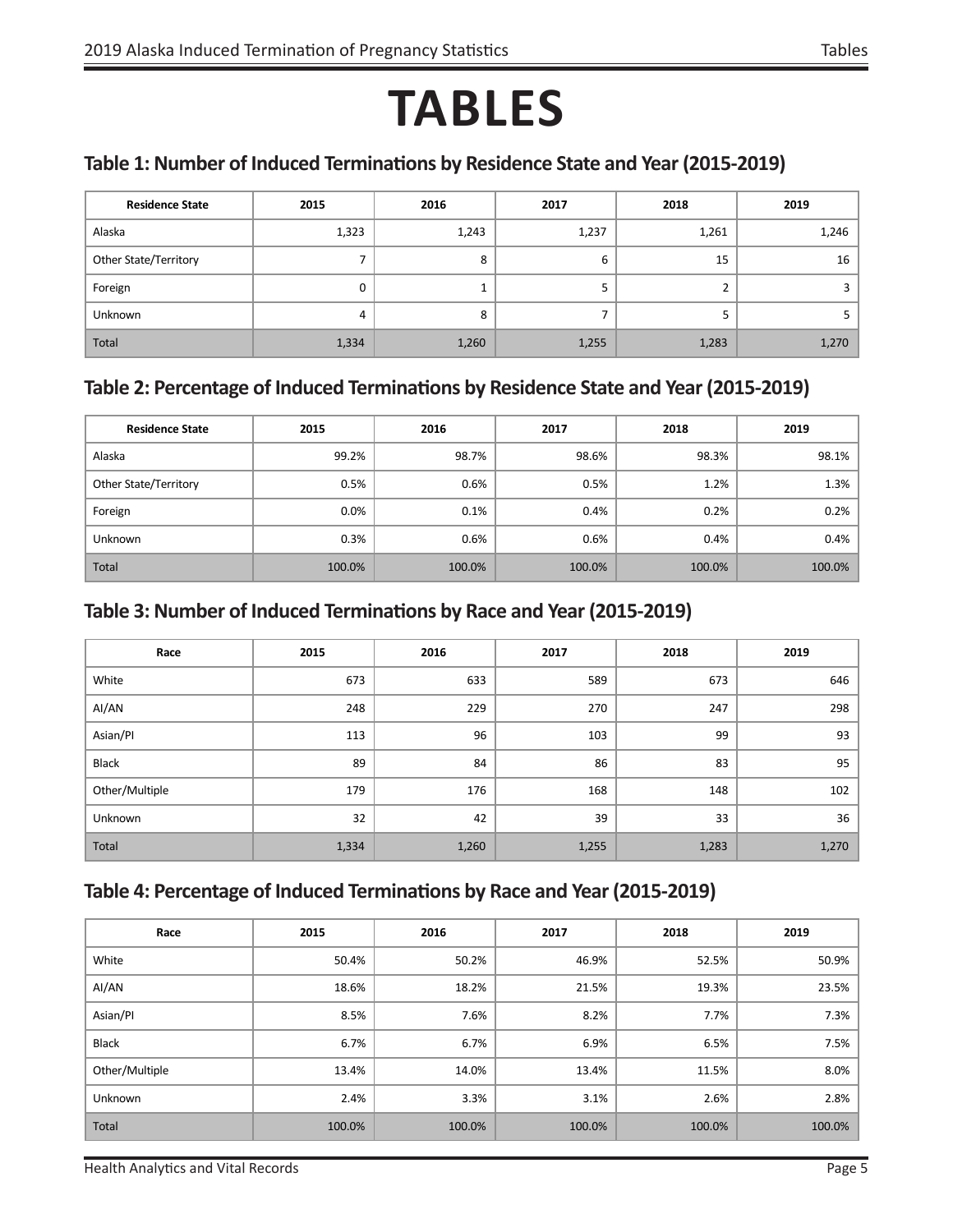<span id="page-9-0"></span>

| Table 5: Number of Induced Terminations by Ethnicity and Year (2015-2019) |  |  |  |
|---------------------------------------------------------------------------|--|--|--|
|---------------------------------------------------------------------------|--|--|--|

| <b>Ethnicity</b> | 2015  | 2016  | 2017  | 2018  | 2019  |
|------------------|-------|-------|-------|-------|-------|
| Hispanic         | 116   | 14    | 30    | 53    | 52    |
| Non-Hispanic     | 1,218 | 1,246 | 1,225 | 1,230 | 1,218 |
| Total            | 1,334 | 1,260 | 1,255 | 1,283 | 1,270 |

#### **Table 6: Percentage of Induced Terminations by Ethnicity and Year (2015-2019)**

| <b>Ethnicity</b> | 2015   | 2016   | 2017   | 2018   | 2019   |
|------------------|--------|--------|--------|--------|--------|
| Hispanic         | 8.7%   | 1.1%   | 2.4%   | 4.1%   | 4.1%   |
| Non-Hispanic     | 91.3%  | 98.9%  | 97.6%  | 95.9%  | 95.9%  |
| <b>Total</b>     | 100.0% | 100.0% | 100.0% | 100.0% | 100.0% |

#### **Table 7: Number of Induced Terminations by Age Group and Year (2015-2019)**

| <b>Age Group</b> | 2015             | 2016           | 2017           | 2018  | 2019           |
|------------------|------------------|----------------|----------------|-------|----------------|
| $<15$            | $\overline{4}$   | 4              | $\overline{7}$ | 3     | $\overline{2}$ |
| 15-19            | 152              | 147            | 130            | 154   | 123            |
| $15 - 17$        | 42               | 56             | 45             | 42    | 36             |
| 18-19            | 110              | 91             | 85             | 112   | 87             |
| $20 - 24$        | 445              | 366            | 346            | 365   | 351            |
| 25-29            | 361              | 354            | 340            | 355   | 363            |
| 30-34            | 206              | 230            | 270            | 233   | 246            |
| 35-39            | 121              | 118            | 125            | 131   | 137            |
| 40-44            | 39               | 39             | 35             | 38    | 45             |
| $45+$            | $\boldsymbol{6}$ | $\overline{2}$ | $\mathbf{1}$   | 4     | 3              |
| Unknown          | $\mathbf 0$      | 0              | $\mathbf{1}$   | 0     | $\mathbf 0$    |
| Total            | 1,334            | 1,260          | 1,255          | 1,283 | 1,270          |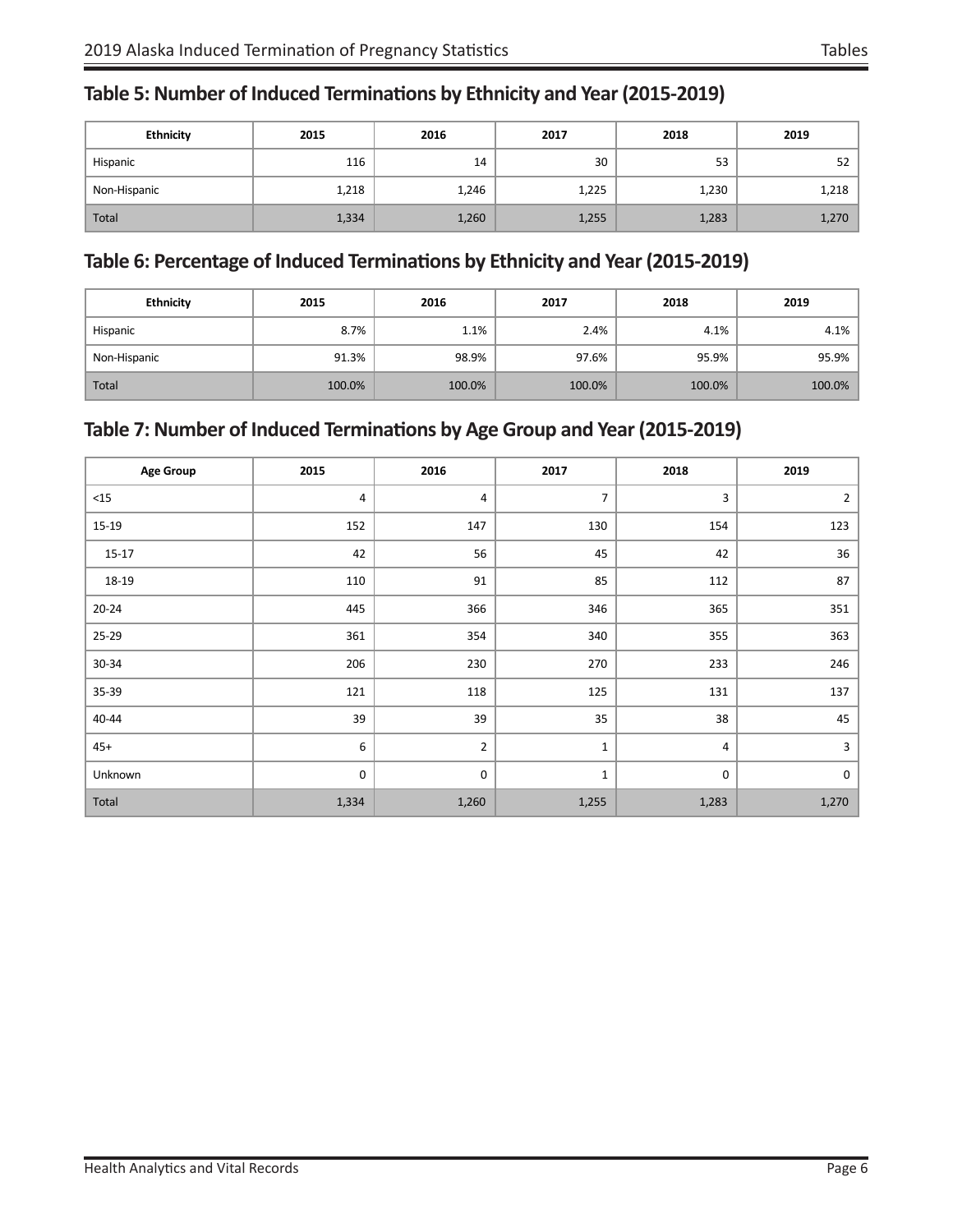#### <span id="page-10-0"></span>**Table 8: Percentage of Induced Terminations by Age Group and Year (2015-2019)**

| <b>Age Group</b> | 2015   | 2016   | 2017   | 2018   | 2019   |
|------------------|--------|--------|--------|--------|--------|
| $15$             | 0.3%   | 0.3%   | 0.6%   | 0.2%   | 0.2%   |
| 15-19            | 11.4%  | 11.7%  | 10.4%  | 12.0%  | 9.7%   |
| 15-17            | 3.1%   | 4.4%   | 3.6%   | 3.3%   | 2.8%   |
| 18-19            | 8.2%   | 7.2%   | 6.8%   | 8.7%   | 6.9%   |
| $20 - 24$        | 33.4%  | 29.0%  | 27.6%  | 28.4%  | 27.6%  |
| 25-29            | 27.1%  | 28.1%  | 27.1%  | 27.7%  | 28.6%  |
| 30-34            | 15.4%  | 18.3%  | 21.5%  | 18.2%  | 19.4%  |
| 35-39            | 9.1%   | 9.4%   | 10.0%  | 10.2%  | 10.8%  |
| 40-44            | 2.9%   | 3.1%   | 2.8%   | 3.0%   | 3.5%   |
| $45+$            | 0.4%   | 0.2%   | 0.1%   | 0.3%   | 0.2%   |
| Unknown          | 0.0%   | 0.0%   | 0.1%   | 0.0%   | 0.0%   |
| Total            | 100.0% | 100.0% | 100.0% | 100.0% | 100.0% |

#### **Table 9: Number of Induced Terminations by Education and Year (2015-2019)**

| <b>Education (Years)</b> | 2015  | 2016  | 2017  | 2018  | 2019  |
|--------------------------|-------|-------|-------|-------|-------|
| $<$ 12                   | 121   | 128   | 148   | 134   | 104   |
| 12                       | 546   | 512   | 542   | 610   | 580   |
| $13+$                    | 552   | 522   | 506   | 450   | 443   |
| Unknown                  | 115   | 98    | 59    | 89    | 143   |
| Total                    | 1,334 | 1,260 | 1,255 | 1,283 | 1,270 |

#### **Table 10: Percentage of Induced Terminations by Education and Year (2015-2019)**

| <b>Education (Years)</b><br>2015 |        | 2016   | 2017   | 2018   | 2019   |
|----------------------------------|--------|--------|--------|--------|--------|
| <12                              | 9.1%   | 10.2%  | 11.8%  | 10.4%  | 8.2%   |
| 12                               | 40.9%  | 40.6%  | 43.2%  | 47.5%  | 45.7%  |
| $13+$                            | 41.4%  | 41.4%  | 40.3%  | 35.1%  | 34.9%  |
| <b>Unknown</b>                   | 8.6%   | 7.8%   | 4.7%   | 6.9%   | 11.3%  |
| Total                            | 100.0% | 100.0% | 100.0% | 100.0% | 100.0% |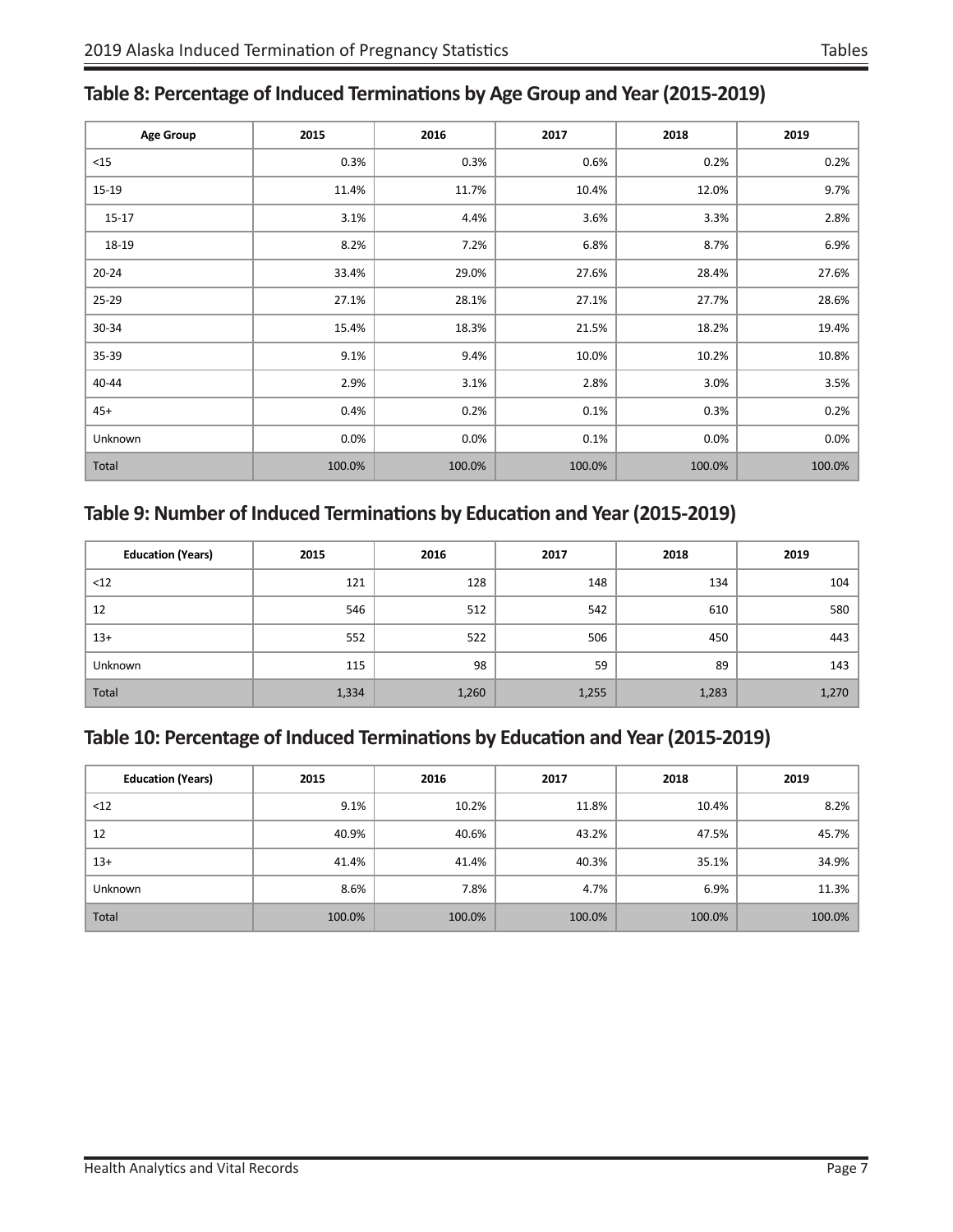<span id="page-11-0"></span>

| Table 11: Number of Induced Terminations by Previous Live Births and Year (2015-2019) |  |
|---------------------------------------------------------------------------------------|--|
|---------------------------------------------------------------------------------------|--|

| <b>Previous Live Births</b> | 2015  | 2016  | 2017  | 2018  | 2019  |
|-----------------------------|-------|-------|-------|-------|-------|
| 0                           | 597   | 530   | 532   | 588   | 575   |
| 1                           | 292   | 262   | 264   | 246   | 233   |
| $\overline{2}$              | 217   | 237   | 239   | 208   | 258   |
| 3                           | 103   | 121   | 113   | 112   | 103   |
| 4                           | 52    | 58    | 56    | 76    | 50    |
| $5+$                        | 56    | 52    | 51    | 53    | 50    |
| Unknown                     | 17    | 0     | 0     | 0     |       |
| Total                       | 1,334 | 1,260 | 1,255 | 1,283 | 1,270 |

#### **Table 12: Percentage of Induced Terminations by Previous Live Births and Year (2015-2019)**

| <b>Previous Live Births</b> | 2015   | 2016   | 2017   | 2018    | 2019   |
|-----------------------------|--------|--------|--------|---------|--------|
| 0                           | 44.8%  | 42.1%  | 42.4%  | 45.8%   | 45.3%  |
| 1                           | 21.9%  | 20.8%  | 21.0%  | 19.2%   | 18.3%  |
| $\overline{2}$              | 16.3%  | 18.8%  | 19.0%  | 16.2%   | 20.3%  |
| 3                           | 7.7%   | 9.6%   | 9.0%   | 8.7%    | 8.1%   |
| 4                           | 3.9%   | 4.6%   | 4.5%   | 5.9%    | 3.9%   |
| $5+$                        | 4.2%   | 4.1%   | 4.1%   | 4.1%    | 3.9%   |
| Unknown                     | 1.3%   | 0.0%   | 0.0%   | $0.0\%$ | 0.1%   |
| Total                       | 100.0% | 100.0% | 100.0% | 100.0%  | 100.0% |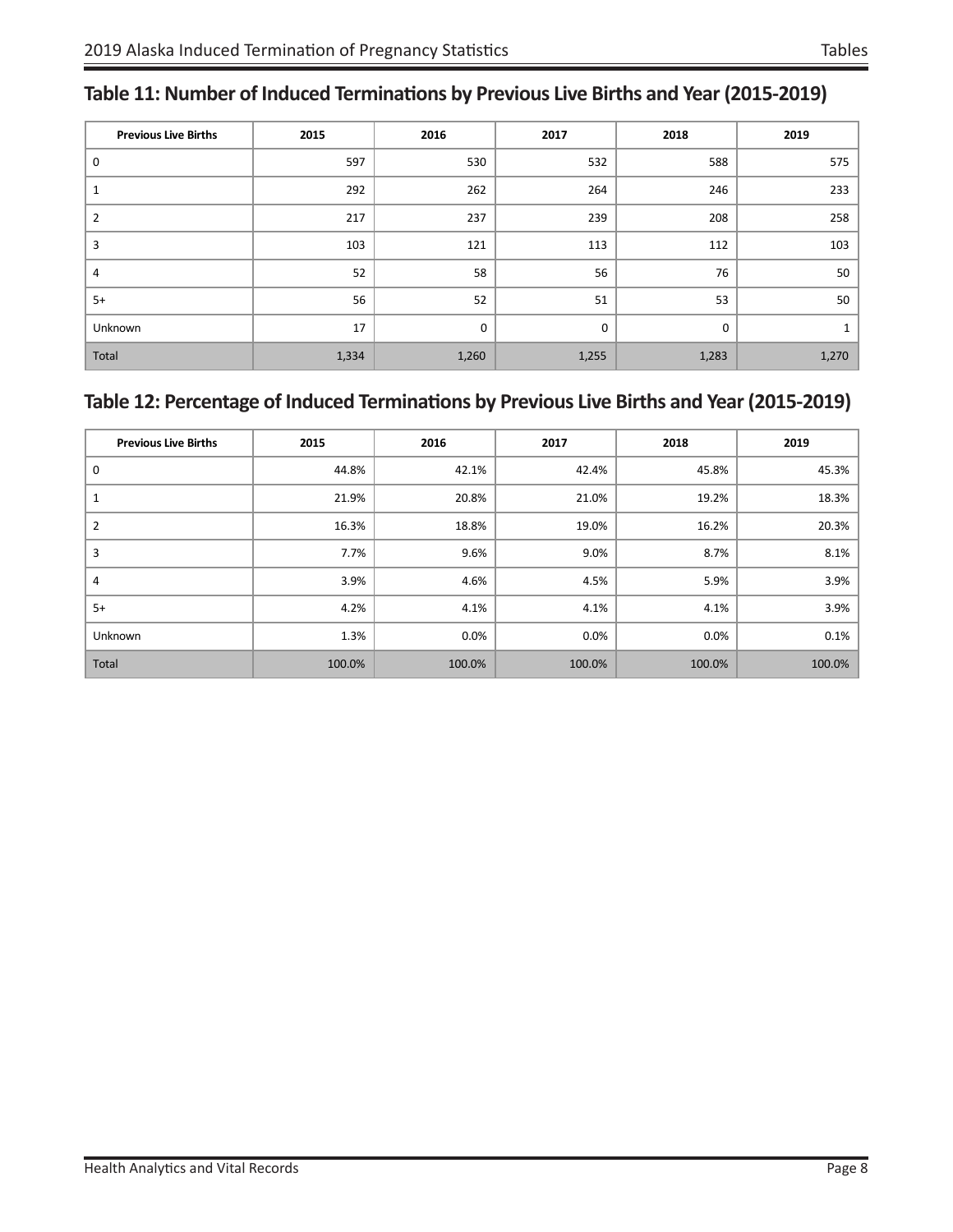| <b>Previous Induced</b><br><b>Terminations</b> | 2015  | 2016        | 2017  | 2018  | 2019  |
|------------------------------------------------|-------|-------------|-------|-------|-------|
| 0                                              | 886   | 833         | 775   | 840   | 819   |
|                                                | 291   | 271         | 309   | 282   | 271   |
| 2                                              | 100   | 94          | 112   | 109   | 109   |
| 3                                              | 42    | 39          | 35    | 31    | 44    |
| 4                                              | 6     | 13          | 10    | 9     | 15    |
| $5+$                                           | 6     | 10          | 13    | 12    | 11    |
| Unknown                                        | 3     | $\mathbf 0$ | 1     | 0     |       |
| Total                                          | 1,334 | 1,260       | 1,255 | 1,283 | 1,270 |

#### <span id="page-12-0"></span>**Table 13: Number of Induced Terminations by Previous Induced Terminations and Year (2015-2019)**

#### **Table 14: Percentage of Induced Terminations by Previous Induced Terminations and Year (2015-2019)**

| <b>Previous Induced</b><br><b>Terminations</b> | 2015   | 2016   | 2017   | 2018   | 2019   |
|------------------------------------------------|--------|--------|--------|--------|--------|
| 0                                              | 66.4%  | 66.1%  | 61.8%  | 65.5%  | 64.5%  |
| 1                                              | 21.8%  | 21.5%  | 24.6%  | 22.0%  | 21.3%  |
| 2                                              | 7.5%   | 7.5%   | 8.9%   | 8.5%   | 8.6%   |
| 3                                              | 3.1%   | 3.1%   | 2.8%   | 2.4%   | 3.5%   |
| 4                                              | 0.4%   | 1.0%   | 0.8%   | 0.7%   | 1.2%   |
| $5+$                                           | 0.4%   | 0.8%   | 1.0%   | 0.9%   | 0.9%   |
| Unknown                                        | 0.2%   | 0.0%   | 0.1%   | 0.0%   | 0.1%   |
| Total                                          | 100.0% | 100.0% | 100.0% | 100.0% | 100.0% |

#### **Table 15: Number of Induced Terminations by Marital Status and Year (2015-2019)**

| <b>Marital Status</b><br>2015 |       | 2016  | 2017  | 2018  | 2019  |
|-------------------------------|-------|-------|-------|-------|-------|
| Married                       | 247   | 242   | 272   | 274   | 253   |
| Unmarried                     | 1,075 | 992   | 944   | 977   | 945   |
| <b>Unknown</b>                | 12    | 26    | 39    | 32    | 72    |
| Total                         | 1,334 | 1,260 | 1,255 | 1,283 | 1,270 |

#### **Table 16: Percentage of Induced Terminations by Marital Status and Year (2015-2019)**

| <b>Marital Status</b><br>2015 |        | 2016   | 2017   | 2018   | 2019   |
|-------------------------------|--------|--------|--------|--------|--------|
| Married                       | 18.5%  | 19.2%  | 21.7%  | 21.4%  | 19.9%  |
| Unmarried                     | 80.6%  | 78.7%  | 75.2%  | 76.1%  | 74.4%  |
| <b>Unknown</b>                | 0.9%   | 2.1%   | 3.1%   | 2.5%   | 5.7%   |
| <b>Total</b>                  | 100.0% | 100.0% | 100.0% | 100.0% | 100.0% |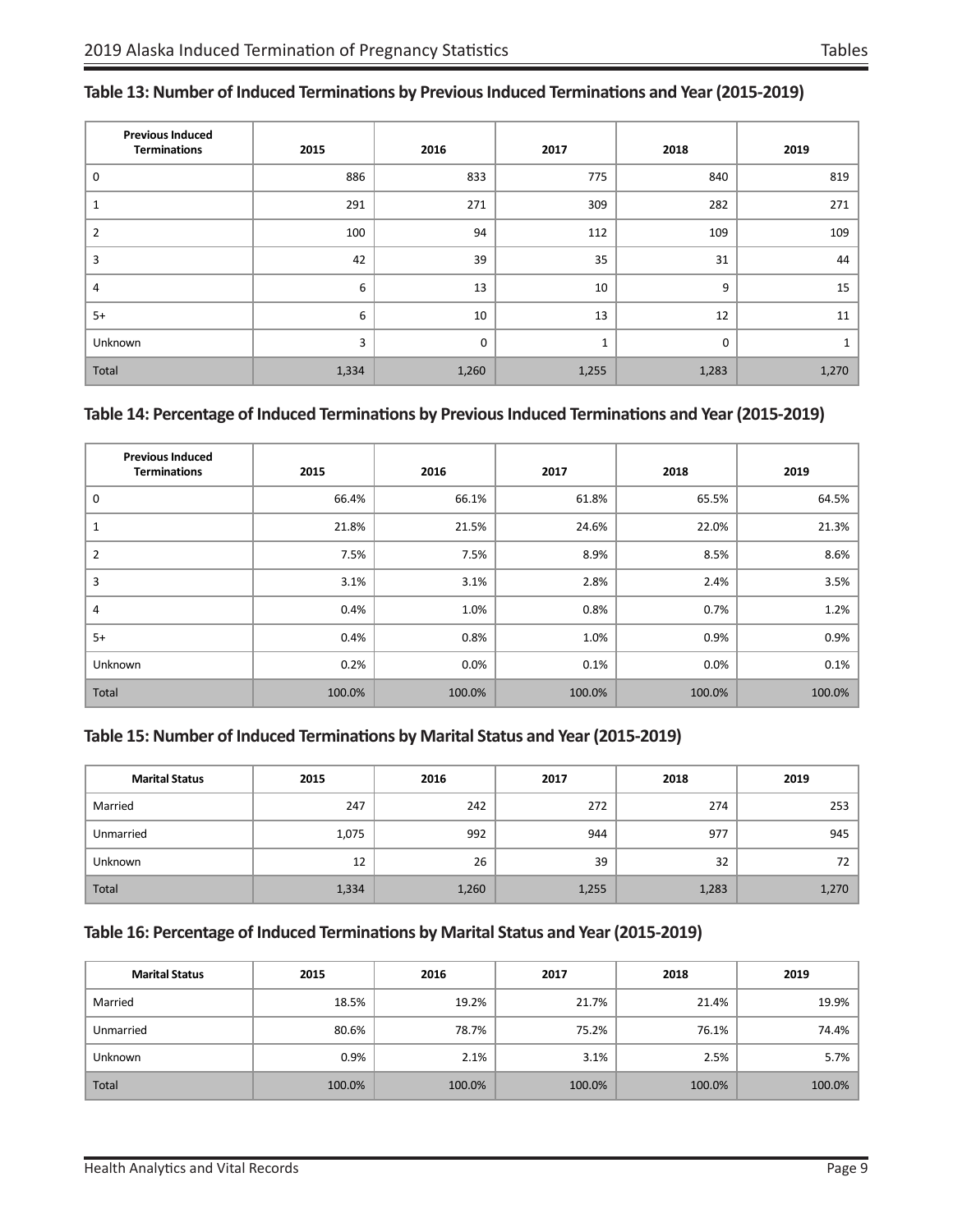#### <span id="page-13-0"></span>**Table 17: Number of Induced Terminations by Gestation and Year (2015-2019)**

| <b>Gestation (Weeks)</b> | 2015         |                | 2017        | 2018           | 2019  |  |
|--------------------------|--------------|----------------|-------------|----------------|-------|--|
| $1 - 4$                  | 15           | 17             | 16          | 14             | 20    |  |
| $5-8$                    | 874          | 821            | 769         | 794            | 765   |  |
| $9 - 12$                 | 367          | 355            | 368         | 372            | 353   |  |
| 13-16                    | 75           | 65             | 102         | 100            | 129   |  |
| 17-20                    | 2            | $\overline{2}$ | $\mathbf 0$ | 1              | 2     |  |
| $21 - 24$                | $\mathbf{1}$ | 0              | 0           | $\mathbf 0$    | 0     |  |
| Unknown                  | $\mathbf 0$  | 0              | 0           | $\overline{2}$ |       |  |
| Total                    | 1,334        | 1,260          | 1,255       | 1,283          | 1,270 |  |

#### **Table 18: Percentage of Induced Terminations by Gestation and Year (2015-2019)**

| <b>Gestation (Weeks)</b> | 2015   | 2016   | 2017    | 2018   | 2019   |
|--------------------------|--------|--------|---------|--------|--------|
| $1 - 4$                  | 1.1%   | 1.3%   | 1.3%    | 1.1%   | 1.6%   |
| $5-8$                    | 65.5%  | 65.2%  | 61.3%   | 61.9%  | 60.2%  |
| $9 - 12$                 | 27.5%  | 28.2%  | 29.3%   | 29.0%  | 27.8%  |
| 13-16                    | 5.6%   | 5.2%   | 8.1%    | 7.8%   | 10.2%  |
| 17-20                    | 0.1%   | 0.2%   | $0.0\%$ | 0.1%   | 0.2%   |
| 21-24                    | 0.1%   | 0.0%   | $0.0\%$ | 0.0%   | 0.0%   |
| Unknown                  | 0.0%   | 0.0%   | $0.0\%$ | 0.2%   | 0.1%   |
| Total                    | 100.0% | 100.0% | 100.0%  | 100.0% | 100.0% |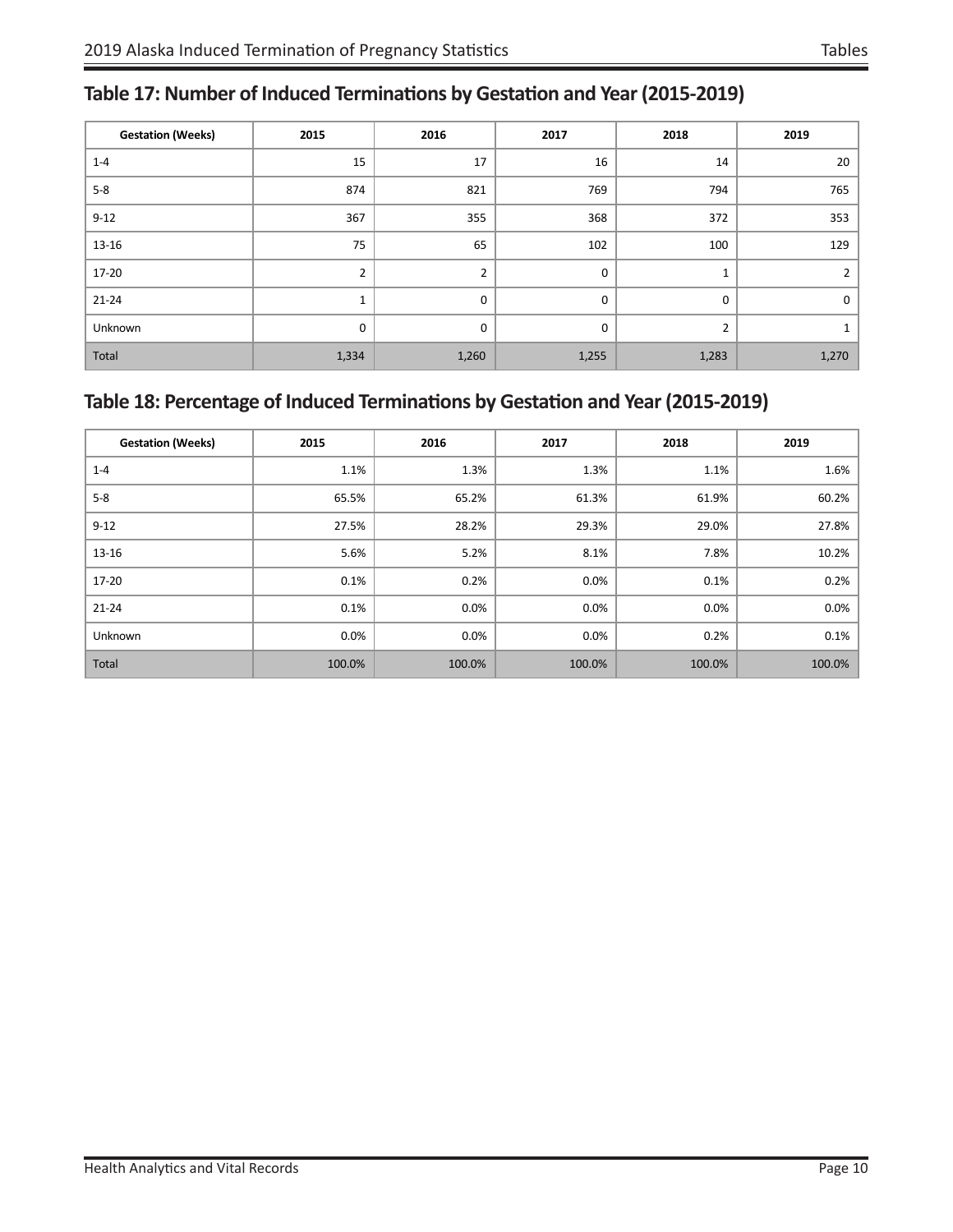| Race               | < 15           | $15 - 17$      | 18-19          | 20-24 | 25-29 | 30-34 | 35-39                    | 40-44          | $45+$          | Unk.        | <b>Total</b> |
|--------------------|----------------|----------------|----------------|-------|-------|-------|--------------------------|----------------|----------------|-------------|--------------|
| White              | 1              | 16             | 44             | 180   | 170   | 135   | 71                       | 27             | $\overline{2}$ | 0           | 646          |
| Al/AN              | $\mathbf{1}$   | 15             | 17             | 68    | 96    | 54    | 35                       | 11             | $\mathbf{1}$   | 0           | 298          |
| Asian/PI           | 0              | $\overline{2}$ | 5              | 27    | 27    | 18    | 13                       | 1              | 0              | 0           | 93           |
| <b>Black</b>       | $\mathbf 0$    | $\mathbf{1}$   | 10             | 30    | 28    | 16    | $\overline{\phantom{a}}$ | 3              | 0              | $\mathbf 0$ | 95           |
| Other/<br>Multiple | $\mathbf 0$    | $\overline{2}$ | 9              | 34    | 29    | 18    | 9                        | $\mathbf{1}$   | 0              | 0           | 102          |
| <b>Unknown</b>     | $\mathbf 0$    | $\mathbf 0$    | $\overline{2}$ | 12    | 13    | 5     | $\overline{2}$           | $\overline{2}$ | 0              | $\mathbf 0$ | 36           |
| Total              | $\overline{2}$ | 36             | 87             | 351   | 363   | 246   | 137                      | 45             | 3              | $\mathbf 0$ | 1,270        |

#### <span id="page-14-0"></span>**Table 19: Number of Induced Terminations by Race and Age Group (2019)**

#### **Table 20: Percentage of Induced Terminations by Race and Age Group (2019)**

| Race               | $15$   | $15 - 17$ | 18-19  | 20-24  | 25-29  | 30-34  | 35-39  | 40-44  | $45+$  | Unk.                     | <b>Total</b> |
|--------------------|--------|-----------|--------|--------|--------|--------|--------|--------|--------|--------------------------|--------------|
| White              | 50.0%  | 44.4%     | 50.6%  | 51.3%  | 46.8%  | 54.9%  | 51.8%  | 60.0%  | 66.7%  | $\overline{\phantom{a}}$ | 50.9%        |
| AI/AN              | 50.0%  | 41.7%     | 19.5%  | 19.4%  | 26.4%  | 22.0%  | 25.5%  | 24.4%  | 33.3%  | $\overline{\phantom{a}}$ | 23.5%        |
| Asian/Pl           | 0.0%   | 5.6%      | 5.7%   | 7.7%   | 7.4%   | 7.3%   | 9.5%   | 2.2%   | 0.0%   | $\overline{\phantom{a}}$ | 7.3%         |
| <b>Black</b>       | 0.0%   | 2.8%      | 11.5%  | 8.5%   | 7.7%   | 6.5%   | 5.1%   | 6.7%   | 0.0%   | $\overline{\phantom{a}}$ | 7.5%         |
| Other/<br>Multiple | 0.0%   | 5.6%      | 10.3%  | 9.7%   | 8.0%   | 7.3%   | 6.6%   | 2.2%   | 0.0%   | $\overline{\phantom{0}}$ | 8.0%         |
| Unknown            | 0.0%   | 0.0%      | 2.3%   | 3.4%   | 3.6%   | 2.0%   | 1.5%   | 4.4%   | 0.0%   | $\overline{\phantom{a}}$ | 2.8%         |
| <b>Total</b>       | 100.0% | 100.0%    | 100.0% | 100.0% | 100.0% | 100.0% | 100.0% | 100.0% | 100.0% | $\overline{\phantom{a}}$ | 100.0%       |

#### **Table 21: Percentage of Induced Terminations by Age Group and Race (2019)**

| Race               | $15$ | $15 - 17$ | 18-19 | 20-24 | 25-29 | 30-34 | 35-39 | 40-44 | $45+$ | Unk. | <b>Total</b> |
|--------------------|------|-----------|-------|-------|-------|-------|-------|-------|-------|------|--------------|
| White              | 0.2% | 2.5%      | 6.8%  | 27.9% | 26.3% | 20.9% | 11.0% | 4.2%  | 0.3%  | 0.0% | 100.0%       |
| AI/AN              | 0.3% | 5.0%      | 5.7%  | 22.8% | 32.2% | 18.1% | 11.7% | 3.7%  | 0.3%  | 0.0% | 100.0%       |
| Asian/Pl           | 0.0% | 2.2%      | 5.4%  | 29.0% | 29.0% | 19.4% | 14.0% | 1.1%  | 0.0%  | 0.0% | 100.0%       |
| <b>Black</b>       | 0.0% | 1.1%      | 10.5% | 31.6% | 29.5% | 16.8% | 7.4%  | 3.2%  | 0.0%  | 0.0% | 100.0%       |
| Other/<br>Multiple | 0.0% | 2.0%      | 8.8%  | 33.3% | 28.4% | 17.6% | 8.8%  | 1.0%  | 0.0%  | 0.0% | 100.0%       |
| <b>Unknown</b>     | 0.0% | $0.0\%$   | 5.6%  | 33.3% | 36.1% | 13.9% | 5.6%  | 5.6%  | 0.0%  | 0.0% | 100.0%       |
| Total              | 0.2% | 2.8%      | 6.9%  | 27.6% | 28.6% | 19.4% | 10.8% | 3.5%  | 0.2%  | 0.0% | 100.0%       |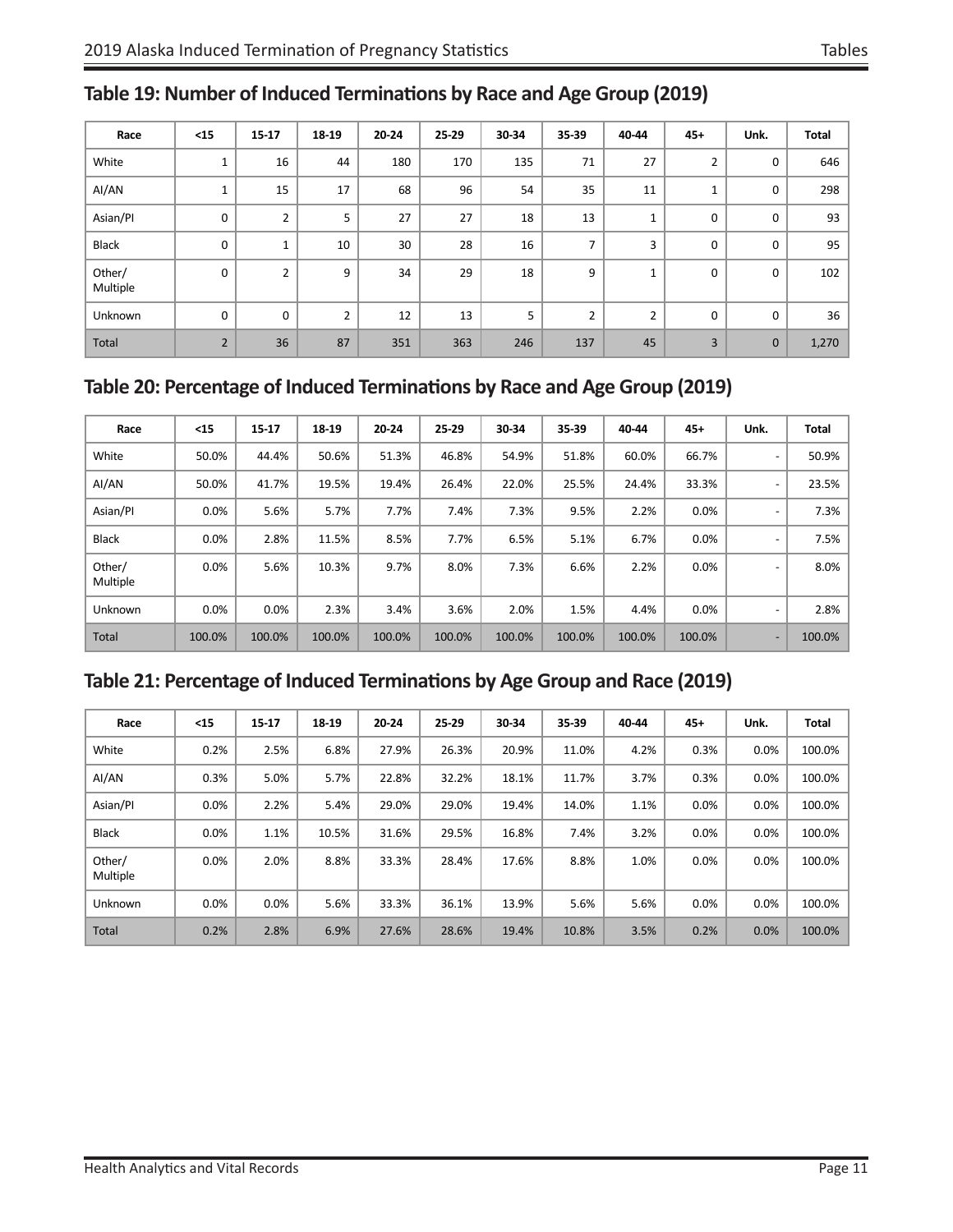| <b>Marital Status</b> | $15$ | $15 - 17$ | 18-19 | $20 - 24$ | 25-29 | 30-34 | 35-39 | 40-44 | $45+$ | Unk. | <b>Total</b> |
|-----------------------|------|-----------|-------|-----------|-------|-------|-------|-------|-------|------|--------------|
| Married               | 0    | 0         | 3     | 38        | 72    | 71    | 50    | 17    |       | 0    | 253          |
| Unmarried             |      | 35        | 82    | 295       | 267   | 162   | 76    | 25    |       | 0    | 945          |
| <b>Unknown</b>        | 0    |           | h     | 18        | 24    | 13    | 11    | 3     | 0     | 0    | 72           |
| Total                 |      | 36        | 87    | 351       | 363   | 246   | 137   | 45    | 3     | 0    | 1,270        |

#### <span id="page-15-0"></span>**Table 22: Number of Induced Terminations by Marital Status and Age Group (2019)**

#### **Table 23: Percentage of Induced Terminations by Marital Status and Age Group (2019)**

| <b>Marital Status</b> | $15$   | $15 - 17$ | 18-19  | 20-24  | 25-29  | 30-34  | 35-39  | 40-44  | $45+$  | Unk. | Total   |
|-----------------------|--------|-----------|--------|--------|--------|--------|--------|--------|--------|------|---------|
| Married               | 0.0%   | 0.0%      | 3.4%   | 10.8%  | 19.8%  | 28.9%  | 36.5%  | 37.8%  | 66.7%  |      | 19.9%   |
| Unmarried             | 100.0% | 97.2%     | 94.3%  | 84.0%  | 73.6%  | 65.9%  | 55.5%  | 55.6%  | 33.3%  |      | 74.4%   |
| <b>Unknown</b>        | 0.0%   | 2.8%      | 2.3%   | 5.1%   | 6.6%   | 5.3%   | 8.0%   | 6.7%   | 0.0%   |      | $5.7\%$ |
| <b>Total</b>          | 100.0% | 100.0%    | 100.0% | 100.0% | 100.0% | 100.0% | 100.0% | 100.0% | 100.0% |      | 100.0%  |

#### **Table 24: Percentage of Induced Terminations by Age Group and Marital Status (2019)**

| <b>Marital Status</b> | $15$ | $15 - 17$ | 18-19 | 20-24 | 25-29 | 30-34 | 35-39 | 40-44 | $45+$ | Unk. | <b>Total</b> |
|-----------------------|------|-----------|-------|-------|-------|-------|-------|-------|-------|------|--------------|
| Married               | 0.0% | 0.0%      | 1.2%  | 15.0% | 28.5% | 28.1% | 19.8% | 6.7%  | 0.8%  | 0.0% | 100.0%       |
| Unmarried             | 0.2% | 3.7%      | 8.7%  | 31.2% | 28.3% | 17.1% | 8.0%  | 2.6%  | 0.1%  | 0.0% | 100.0%       |
| <b>Unknown</b>        | 0.0% | 1.4%      | 2.8%  | 25.0% | 33.3% | 18.1% | 15.3% | 4.2%  | 0.0%  | 0.0% | 100.0%       |
| <b>Total</b>          | 0.2% | 2.8%      | 6.9%  | 27.6% | 28.6% | 19.4% | 10.8% | 3.5%  | 0.2%  | 0.0% | 100.0%       |

#### **Table 25: Number of Induced Terminations by Procedure and Weeks of Gestation (2019)**

| Procedure                | $1 - 4$ | $5-8$        | $9 - 12$ | 13-16 | 17-20          | $21 - 24$    | Unk.         | Total    |
|--------------------------|---------|--------------|----------|-------|----------------|--------------|--------------|----------|
| <b>Suction Curettage</b> | 14      | 486          | 294      | 56    | 0              | 0            | $\mathbf 0$  | 850      |
| Dilation and Evacuation  | 0       | 17           | 20       | 73    | $\mathbf 0$    | 0            | 0            | 110      |
| Sharp Curettage          | 0       | 0            | 0        | 0     | $\mathbf 0$    | $\Omega$     | $\mathbf 0$  | 0        |
| Saline                   | 0       | 0            | 0        | 0     | 0              | 0            | $\mathbf 0$  | 0        |
| Prostaglandin            | 0       | 0            | 0        | 0     | $\mathbf{1}$   | 0            | $\mathbf 0$  | 1        |
| Hysterectomy             | 0       | $\mathbf 0$  | 0        | 0     | 0              | 0            | $\mathbf 0$  | 0        |
| Hysterotomy              | 0       | $\mathbf 0$  | 0        | 0     | 0              | 0            | $\mathbf 0$  | 0        |
| Mifepristone             | 6       | 261          | 39       | 0     | $\mathbf 0$    | 0            | $\mathbf 1$  | 307      |
| Methotrexate             | 0       | $\mathbf{1}$ | 0        | 0     | $\mathbf 0$    | $\Omega$     | $\mathbf 0$  |          |
| Other                    | 0       | $\mathbf 0$  | 0        | 0     | $\mathbf{1}$   | 0            | $\mathbf 0$  | 1        |
| Unknown                  | 0       | 0            | 0        | 0     | $\mathbf 0$    | 0            | $\mathbf 0$  | $\Omega$ |
| Total                    | 20      | 765          | 353      | 129   | $\overline{2}$ | $\mathbf{0}$ | $\mathbf{1}$ | 1,270    |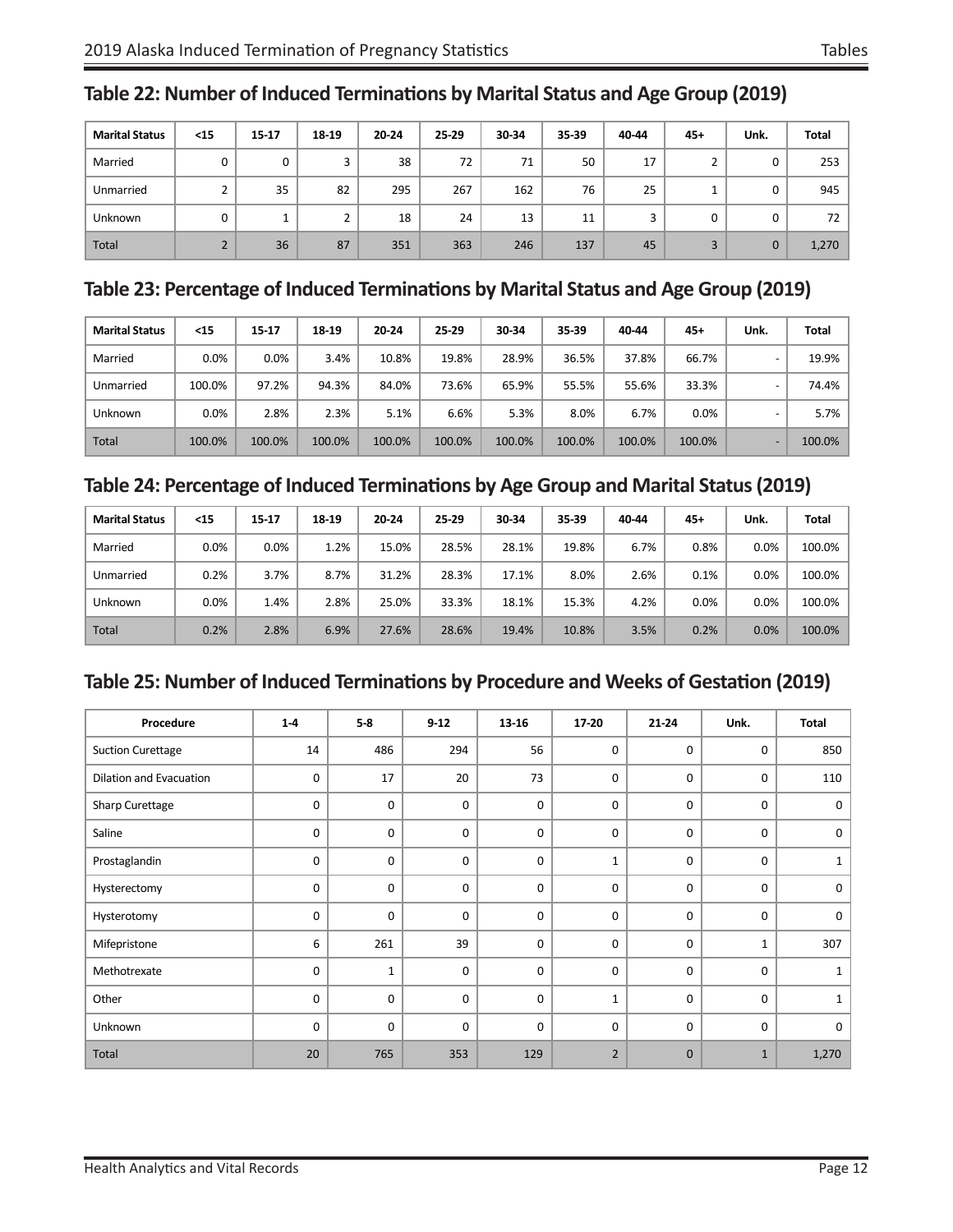| Procedure                | $1 - 4$ | $5-8$   | $9 - 12$ | 13-16  | 17-20  | $21 - 24$                    | Unk.    | <b>Total</b> |
|--------------------------|---------|---------|----------|--------|--------|------------------------------|---------|--------------|
| <b>Suction Curettage</b> | 70.0%   | 63.5%   | 83.3%    | 43.4%  | 0.0%   |                              | 0.0%    | 66.9%        |
| Dilation and Evacuation  | 0.0%    | 2.2%    | 5.7%     | 56.6%  | 0.0%   |                              | 0.0%    | 8.7%         |
| Sharp Curettage          | 0.0%    | 0.0%    | 0.0%     | 0.0%   | 0.0%   |                              | 0.0%    | 0.0%         |
| Saline                   | 0.0%    | 0.0%    | 0.0%     | 0.0%   | 0.0%   |                              | 0.0%    | 0.0%         |
| Prostaglandin            | 0.0%    | 0.0%    | 0.0%     | 0.0%   | 50.0%  |                              | 0.0%    | 0.1%         |
| Hysterectomy             | 0.0%    | 0.0%    | 0.0%     | 0.0%   | 0.0%   |                              | 0.0%    | $0.0\%$      |
| Hysterotomy              | $0.0\%$ | $0.0\%$ | 0.0%     | 0.0%   | 0.0%   |                              | $0.0\%$ | $0.0\%$      |
| Mifepristone             | 30.0%   | 34.1%   | 11.0%    | 0.0%   | 0.0%   | $\qquad \qquad \blacksquare$ | 100.0%  | 24.2%        |
| Methotrexate             | 0.0%    | 0.1%    | 0.0%     | 0.0%   | 0.0%   |                              | 0.0%    | 0.1%         |
| Other                    | 0.0%    | 0.0%    | 0.0%     | 0.0%   | 50.0%  |                              | 0.0%    | 0.1%         |
| Unknown                  | 0.0%    | $0.0\%$ | 0.0%     | 0.0%   | 0.0%   | $\overline{\phantom{0}}$     | 0.0%    | $0.0\%$      |
| Total                    | 100.0%  | 100.0%  | 100.0%   | 100.0% | 100.0% | -                            | 100.0%  | 100.0%       |

#### <span id="page-16-0"></span>**Table 26: Percentage of Induced Terminations by Procedure and Weeks of Gestation (2019)**

#### **Table 27: Percentage of Induced Terminations by Weeks of Gestation and Procedure (2019)**

| Procedure                | $1 - 4$                  | $5-8$                    | $9 - 12$                 | 13-16                    | 17-20                    | $21 - 24$                | Unk.                     | Total  |
|--------------------------|--------------------------|--------------------------|--------------------------|--------------------------|--------------------------|--------------------------|--------------------------|--------|
| <b>Suction Curettage</b> | 1.6%                     | 57.2%                    | 34.6%                    | 6.6%                     | 0.0%                     | 0.0%                     | 0.0%                     | 100.0% |
| Dilation and Evacuation  | 0.0%                     | 15.5%                    | 18.2%                    | 66.4%                    | 0.0%                     | 0.0%                     | 0.0%                     | 100.0% |
| Sharp Curettage          | $\overline{\phantom{0}}$ | $\overline{\phantom{a}}$ | $\overline{\phantom{a}}$ | $\overline{\phantom{a}}$ | $\overline{\phantom{0}}$ | $\overline{\phantom{a}}$ | $\overline{\phantom{a}}$ |        |
| Saline                   | $\overline{\phantom{0}}$ | $\overline{\phantom{a}}$ | $\overline{\phantom{a}}$ | $\overline{\phantom{a}}$ | $\overline{a}$           | $\overline{\phantom{a}}$ | $\overline{\phantom{a}}$ |        |
| Prostaglandin            | 0.0%                     | 0.0%                     | 0.0%                     | 0.0%                     | 100.0%                   | 0.0%                     | 0.0%                     | 100.0% |
| Hysterectomy             | -                        | $\overline{\phantom{a}}$ | $\overline{\phantom{a}}$ |                          |                          | $\overline{\phantom{a}}$ |                          |        |
| Hysterotomy              | $\overline{\phantom{0}}$ | $\overline{a}$           | $\overline{\phantom{a}}$ | $\overline{\phantom{a}}$ | $\overline{a}$           | $\overline{\phantom{a}}$ | $\overline{\phantom{a}}$ |        |
| Mifepristone             | 2.0%                     | 85.0%                    | 12.7%                    | 0.0%                     | 0.0%                     | 0.0%                     | 0.3%                     | 100.0% |
| Methotrexate             | 0.0%                     | 100.0%                   | 0.0%                     | 0.0%                     | 0.0%                     | 0.0%                     | 0.0%                     | 100.0% |
| Other                    | 0.0%                     | 0.0%                     | 0.0%                     | 0.0%                     | 100.0%                   | 0.0%                     | 0.0%                     | 100.0% |
| Unknown                  | $\overline{\phantom{a}}$ | $\overline{\phantom{a}}$ | $\overline{\phantom{a}}$ | $\overline{\phantom{a}}$ | $\overline{\phantom{0}}$ | $\overline{\phantom{a}}$ | $\overline{\phantom{a}}$ |        |
| <b>Total</b>             | 1.6%                     | 60.2%                    | 27.8%                    | 10.2%                    | 0.2%                     | 0.0%                     | 0.1%                     | 100.0% |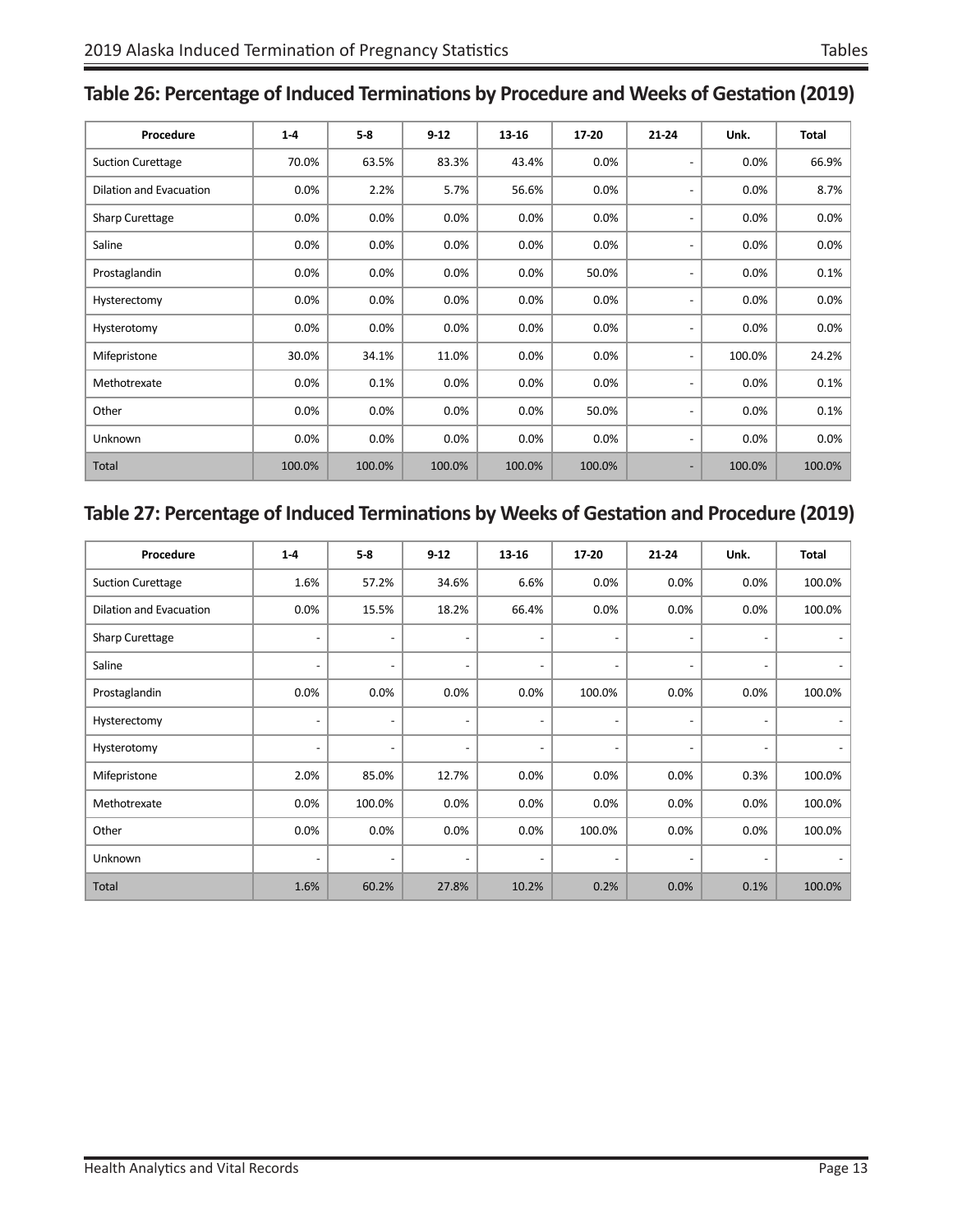| Payment<br><b>Type</b> | $15$           | $15 - 17$      | 18-19          | $20 - 24$ | 25-29 | 30-34 | 35-39 | 40-44       | $45+$        | Unk.        | <b>Total</b> |
|------------------------|----------------|----------------|----------------|-----------|-------|-------|-------|-------------|--------------|-------------|--------------|
| Medicaid               | $\overline{2}$ | 25             | 43             | 138       | 174   | 122   | 49    | 16          | 2            | 0           | 571          |
| Insurance              | $\mathbf 0$    | $\overline{2}$ | $\overline{4}$ | 22        | 18    | 19    | 17    | 3           | $\mathbf{1}$ | $\mathbf 0$ | 86           |
| Self-Pay               | $\mathbf 0$    | 8              | 34             | 151       | 154   | 87    | 63    | 20          | 0            | 0           | 517          |
| Other                  | $\mathbf 0$    | $\mathbf{1}$   | 6              | 40        | 17    | 18    | 8     | 6           | 0            | $\mathbf 0$ | 96           |
| Unknown                | $\mathbf 0$    | 0              | 0              | 0         | 0     | 0     | 0     | $\mathbf 0$ | 0            | $\mathbf 0$ | 0            |
| <b>Total</b>           | $\overline{2}$ | 36             | 87             | 351       | 363   | 246   | 137   | 45          | 3            | $\mathbf 0$ | 1,270        |

#### <span id="page-17-0"></span>**Table 28: Number of Induced Terminations by Payment Type and Age Group (2019)**

#### **Table 29: Percentage of Induced Terminations by Payment Type and Age Group (2019)**

| Payment<br><b>Type</b> | $15$    | 15-17  | 18-19  | 20-24  | $25-29$ | 30-34  | 35-39  | 40-44  | $45+$  | Unk.                     | <b>Total</b> |
|------------------------|---------|--------|--------|--------|---------|--------|--------|--------|--------|--------------------------|--------------|
| Medicaid               | 100.0%  | 69.4%  | 49.4%  | 39.3%  | 47.9%   | 49.6%  | 35.8%  | 35.6%  | 66.7%  | $\overline{\phantom{0}}$ | 45.0%        |
| Insurance              | $0.0\%$ | 5.6%   | 4.6%   | 6.3%   | 5.0%    | 7.7%   | 12.4%  | 6.7%   | 33.3%  | $\overline{\phantom{0}}$ | 6.8%         |
| Self-Pay               | 0.0%    | 22.2%  | 39.1%  | 43.0%  | 42.4%   | 35.4%  | 46.0%  | 44.4%  | 0.0%   | $\overline{\phantom{0}}$ | 40.7%        |
| Other                  | $0.0\%$ | 2.8%   | 6.9%   | 11.4%  | 4.7%    | 7.3%   | 5.8%   | 13.3%  | 0.0%   | $\overline{\phantom{0}}$ | 7.6%         |
| Unknown                | $0.0\%$ | 0.0%   | 0.0%   | 0.0%   | 0.0%    | 0.0%   | 0.0%   | 0.0%   | 0.0%   |                          | $0.0\%$      |
| <b>Total</b>           | 100.0%  | 100.0% | 100.0% | 100.0% | 100.0%  | 100.0% | 100.0% | 100.0% | 100.0% | $\overline{\phantom{0}}$ | 100.0%       |

#### **Table 30: Percentage of Induced Terminations by Age Group and Payment Type (2019)**

| Payment<br><b>Type</b> | $<$ 15  | $15 - 17$ | 18-19 | 20-24                    | 25-29                    | 30-34                    | 35-39                    | 40-44 | $45+$ | Unk. | <b>Total</b> |
|------------------------|---------|-----------|-------|--------------------------|--------------------------|--------------------------|--------------------------|-------|-------|------|--------------|
| Medicaid               | 0.4%    | 4.4%      | 7.5%  | 24.2%                    | 30.5%                    | 21.4%                    | 8.6%                     | 2.8%  | 0.4%  | 0.0% | 100.0%       |
| Insurance              | 0.0%    | 2.3%      | 4.7%  | 25.6%                    | 20.9%                    | 22.1%                    | 19.8%                    | 3.5%  | 1.2%  | 0.0% | 100.0%       |
| Self-Pay               | 0.0%    | 1.5%      | 6.6%  | 29.2%                    | 29.8%                    | 16.8%                    | 12.2%                    | 3.9%  | 0.0%  | 0.0% | 100.0%       |
| Other                  | $0.0\%$ | 1.0%      | 6.3%  | 41.7%                    | 17.7%                    | 18.8%                    | 8.3%                     | 6.3%  | 0.0%  | 0.0% | 100.0%       |
| Unknown                |         |           |       | $\overline{\phantom{0}}$ | $\overline{\phantom{0}}$ | $\overline{\phantom{0}}$ | $\overline{\phantom{0}}$ |       |       |      |              |
| <b>Total</b>           | 0.2%    | 2.8%      | 6.9%  | 27.6%                    | 28.6%                    | 19.4%                    | 10.8%                    | 3.5%  | 0.2%  | 0.0% | 100.0%       |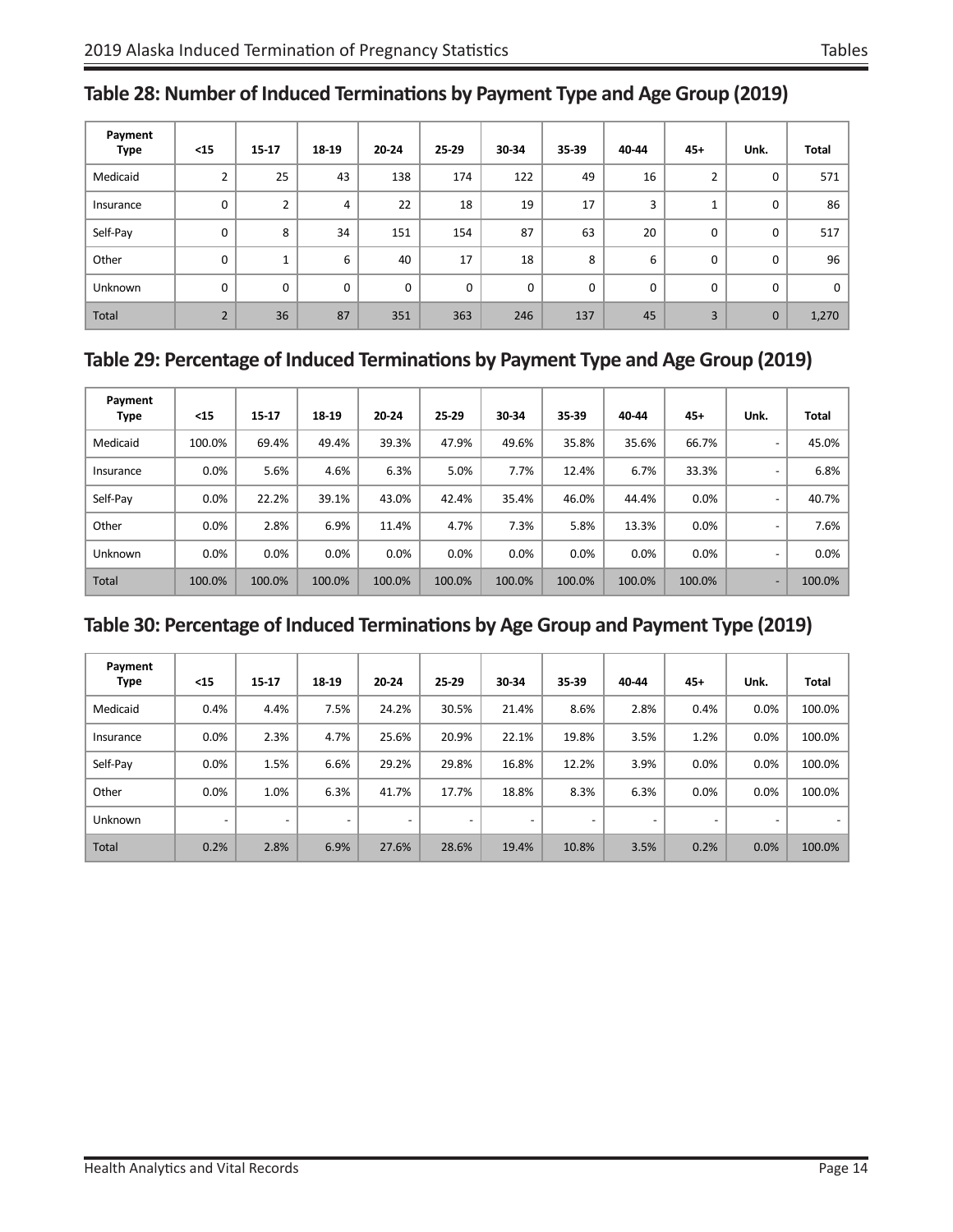| <b>Payment Type</b> | White | AI/AN       | Asian/PI | <b>Black</b>   | Other/<br><b>Multiple</b> | Unk. | <b>Total</b> |
|---------------------|-------|-------------|----------|----------------|---------------------------|------|--------------|
| Medicaid            | 204   | 225         | 36       | 43             | 52                        | 11   | 571          |
| Insurance           | 65    | 11          | 5        | $\mathbf{A}$   | 2                         | 2    | 86           |
| Self-Pay            | 319   | 54          | 41       | 44             | 40                        | 19   | 517          |
| Other               | 58    | 8           | 11       | $\overline{ }$ | 8                         | 4    | 96           |
| Unknown             | 0     | $\mathbf 0$ | 0        | 0              | 0                         | 0    | 0            |
| Total               | 646   | 298         | 93       | 95             | 102                       | 36   | 1,270        |

#### <span id="page-18-0"></span>**Table 31: Number of Induced Terminations by Payment Type and Race (2019)**

#### **Table 32: Percentage of Induced Terminations by Payment Type and Race (2019)**

| <b>Payment Type</b> | White  | AI/AN  | Asian/PI | <b>Black</b> | Other/<br><b>Multiple</b> | Unk.   | <b>Total</b> |
|---------------------|--------|--------|----------|--------------|---------------------------|--------|--------------|
| Medicaid            | 31.6%  | 75.5%  | 38.7%    | 45.3%        | 51.0%                     | 30.6%  | 45.0%        |
| Insurance           | 10.1%  | 3.7%   | 5.4%     | 1.1%         | 2.0%                      | 5.6%   | 6.8%         |
| Self-Pay            | 49.4%  | 18.1%  | 44.1%    | 46.3%        | 39.2%                     | 52.8%  | 40.7%        |
| Other               | 9.0%   | 2.7%   | 11.8%    | 7.4%         | 7.8%                      | 11.1%  | 7.6%         |
| Unknown             | 0.0%   | 0.0%   | 0.0%     | 0.0%         | 0.0%                      | 0.0%   | $0.0\%$      |
| Total               | 100.0% | 100.0% | 100.0%   | 100.0%       | 100.0%                    | 100.0% | 100.0%       |

#### **Table 33: Percentage of Induced Terminations by Race and Payment Type (2019)**

| <b>Payment Type</b> | White | AI/AN                    | Asian/PI                 | <b>Black</b>             | Other/<br><b>Multiple</b> | Unk. | <b>Total</b> |
|---------------------|-------|--------------------------|--------------------------|--------------------------|---------------------------|------|--------------|
| Medicaid            | 35.7% | 39.4%                    | 6.3%                     | 7.5%                     | 9.1%                      | 1.9% | 100.0%       |
| Insurance           | 75.6% | 12.8%                    | 5.8%                     | 1.2%                     | 2.3%                      | 2.3% | 100.0%       |
| Self-Pay            | 61.7% | 10.4%                    | 7.9%                     | 8.5%                     | 7.7%                      | 3.7% | 100.0%       |
| Other               | 60.4% | 8.3%                     | 11.5%                    | 7.3%                     | 8.3%                      | 4.2% | 100.0%       |
| <b>Unknown</b>      | -     | $\overline{\phantom{a}}$ | $\overline{\phantom{a}}$ | $\overline{\phantom{a}}$ | $\overline{\phantom{a}}$  | -    |              |
| Total               | 50.9% | 23.5%                    | 7.3%                     | 7.5%                     | 8.0%                      | 2.8% | 100.0%       |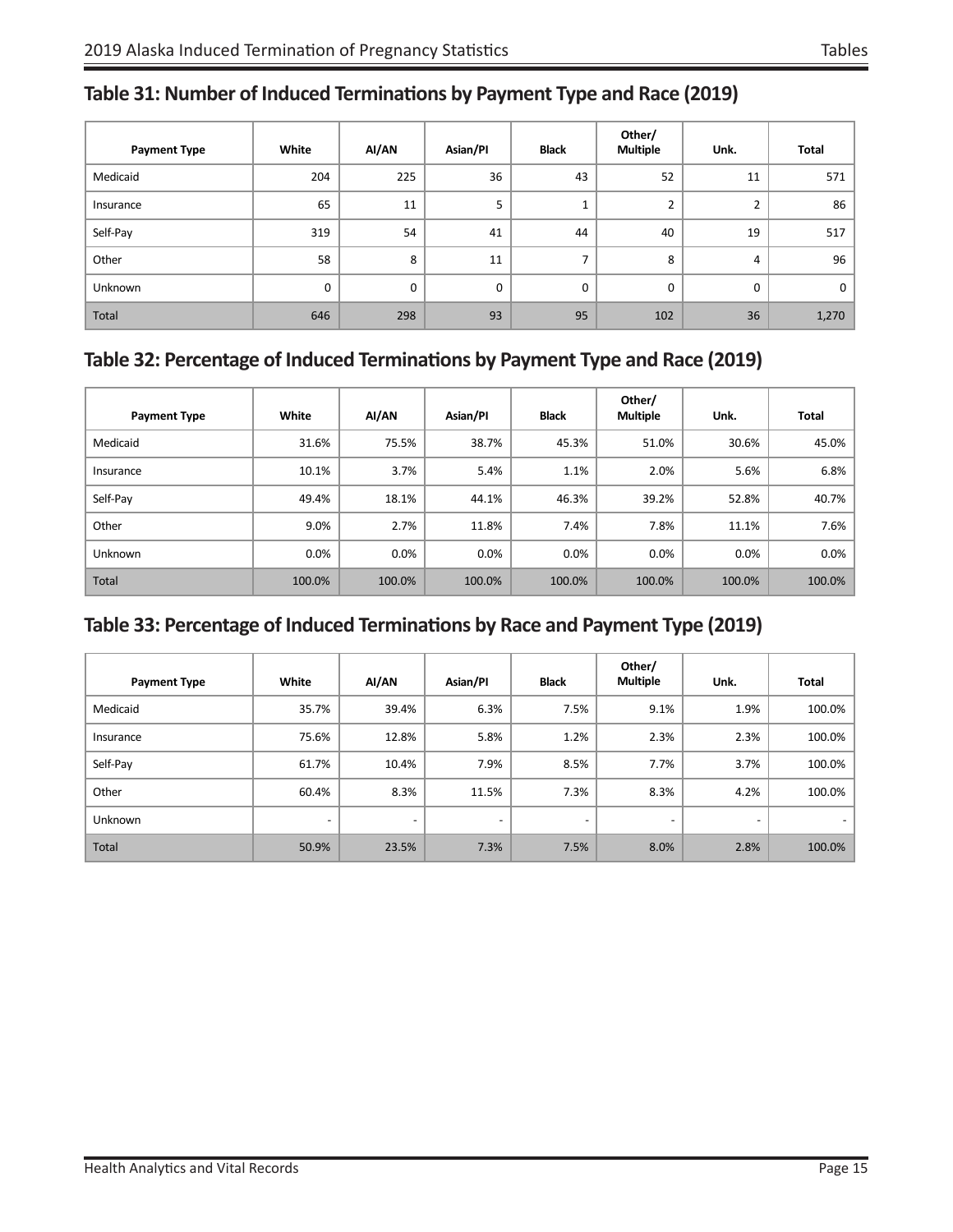| <b>Payment Type</b> | <b>Married</b> | <b>Unmarried</b> | Unknown | Total |
|---------------------|----------------|------------------|---------|-------|
| Medicaid            | 83             | 456              | 32      | 571   |
| Insurance           | 17             | 57               | 12      | 86    |
| Self-Pay            | 132            | 357              | 28      | 517   |
| Other               | 21             | 75               | 0       | 96    |
| Unknown             | 0              | 0                | 0       | 0     |
| Total               | 253            | 945              | 72      | 1,270 |

#### <span id="page-19-0"></span>**Table 34: Number of Induced Terminations by Payment Type and Marital Status (2019)**

#### **Table 35: Percentage of Induced Terminations by Payment Type and Marital Status (2019)**

| <b>Payment Type</b> | <b>Married</b> | <b>Unmarried</b> | <b>Unknown</b> | <b>Total</b> |
|---------------------|----------------|------------------|----------------|--------------|
| Medicaid            | 32.8%          | 48.3%            | 44.4%          | 45.0%        |
| Insurance           | 6.7%           | 6.0%             | 16.7%          | 6.8%         |
| Self-Pay            | 52.2%          | 37.8%            | 38.9%          | 40.7%        |
| Other               | 8.3%           | 7.9%             | 0.0%           | $7.6\%$      |
| Unknown             | 0.0%           | 0.0%             | 0.0%           | 0.0%         |
| Total               | 100.0%         | 100.0%           | 100.0%         | 100.0%       |

#### **Table 36: Percentage of Induced Terminations by Marital Status and Payment Type (2019)**

| <b>Payment Type</b> | <b>Married</b> | <b>Unmarried</b>         | <b>Unknown</b>           | Total                    |
|---------------------|----------------|--------------------------|--------------------------|--------------------------|
| Medicaid            | 14.5%          | 79.9%                    | 5.6%                     | 100.0%                   |
| Insurance           | 19.8%          | 66.3%                    | 14.0%                    | 100.0%                   |
| Self-Pay            | 25.5%          | 69.1%                    | 5.4%                     | 100.0%                   |
| Other               | 21.9%          | 78.1%                    | 0.0%                     | 100.0%                   |
| Unknown             |                | $\overline{\phantom{a}}$ | $\overline{\phantom{0}}$ | $\overline{\phantom{0}}$ |
| Total               | 19.9%          | 74.4%                    | 5.7%                     | 100.0%                   |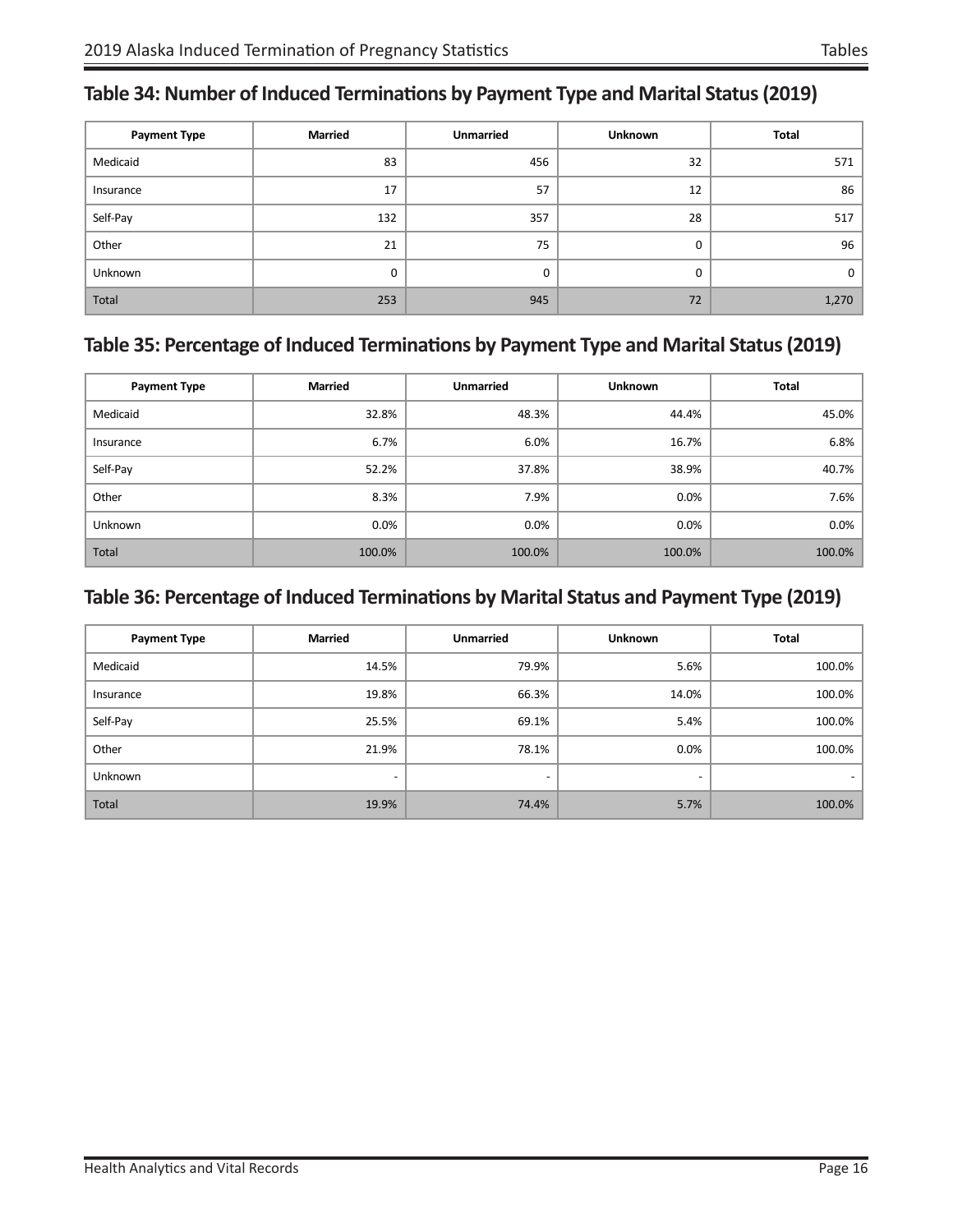## **APPENDIX A**

#### **Definition of Terms**

<span id="page-20-0"></span>**Gestational Age:** The number of weeks between the first day of the last menstrual period and the date of delivery or the end of the pregnancy. This report uses the physician's estimate of gestational age. If no estimate is provided, gestational age is computed based on the date of termination and reported last menses date, if available.

**Spontaneous Abortion:** The loss of a fetus during pregnancy due to natural causes.

**Induced Termination of Pregnancy:** The purposeful interruption of pregnancy with the intention other than to produce a live-born infant or to remove a dead fetus, and which does not result in a live birth.

#### **Induced Termination Procedures**

**Suction Curettage (Vacuum Aspiration):** A frequently performed procedure that is generally used in the first 12 weeks of gestation (the first trimester). This procedure is done on an outpatient basis and may be done in a physician's office or a clinic. After the cervix is dilated, a flexible cannula (a small, hollow tube) is inserted into the uterus through the cervix. The tube is attached to a pump, which is used to evacuate the uterine contents through the cannula.

**Dilation and Evacuation:** A procedure that is generally used after 12 weeks of gestation and is usually done on an outpatient basis. Dilation and Evacuation may involve a combination of vacuum aspiration, dilation and curettage (D&C), and the use of surgical instruments (such as forceps).

**Sharp Curettage (Dilation and Curettage):** Requires the dilation (temporary widening) of the cervix (the uterine opening). The fetal and placental tissues are then removed with a curette.

**Saline/Prostaglandin (Intrauterine Instillation):**  Rarely used procedures that involve either withdrawing a portion of amniotic fluid from the uterine cavity by a needle inserted through the abdominal wall and replacing this fluid with a concentrated salt solution (known as saline instillation) or injecting a prostaglandin (a substance with hormone-like activity) into the amniotic sac (known as intra-uterine prostaglandin instillation). Both processes induce labor, resulting in the expulsion of the fetus.

**Hysterectomy:** A surgical procedure in which the uterus is removed either with the fetus inside or after the fetus has been removed. It is rarely performed in association with an induced termination, and then only when a pathological condition of the uterus (such as fibroid tumors) or an emergency warrants its removal.

**Hysterotomy:** A surgical procedure that involves surgical entry into the uterus (as in a cesarean section) and the removal of a fetus that is too small to survive, even with extraordinary life support measures. Hysterotomy is rarely performed and then only if other induced termination procedures fail.

**Mifepristone (RU-486):** Usually used along with a prostaglandin for ending pregnancies of up to 70 days gestation. The administration of mifepristone causes the placenta to detach from the uterine wall. A second drug (misoprostol) is given two days later to induce uterine contractions, expelling the products of conception.

**Methotrexate:** Interferes with the vitamin folic acid and kills rapidly growing cells. It is also used for the nonsurgical treatment of ectopic pregnancies (when fertilized eggs grow outside the uterus). Methotrexate is administered by injection and is followed 5 to 7 days later with misoprostol to stimulate uterine contractions.